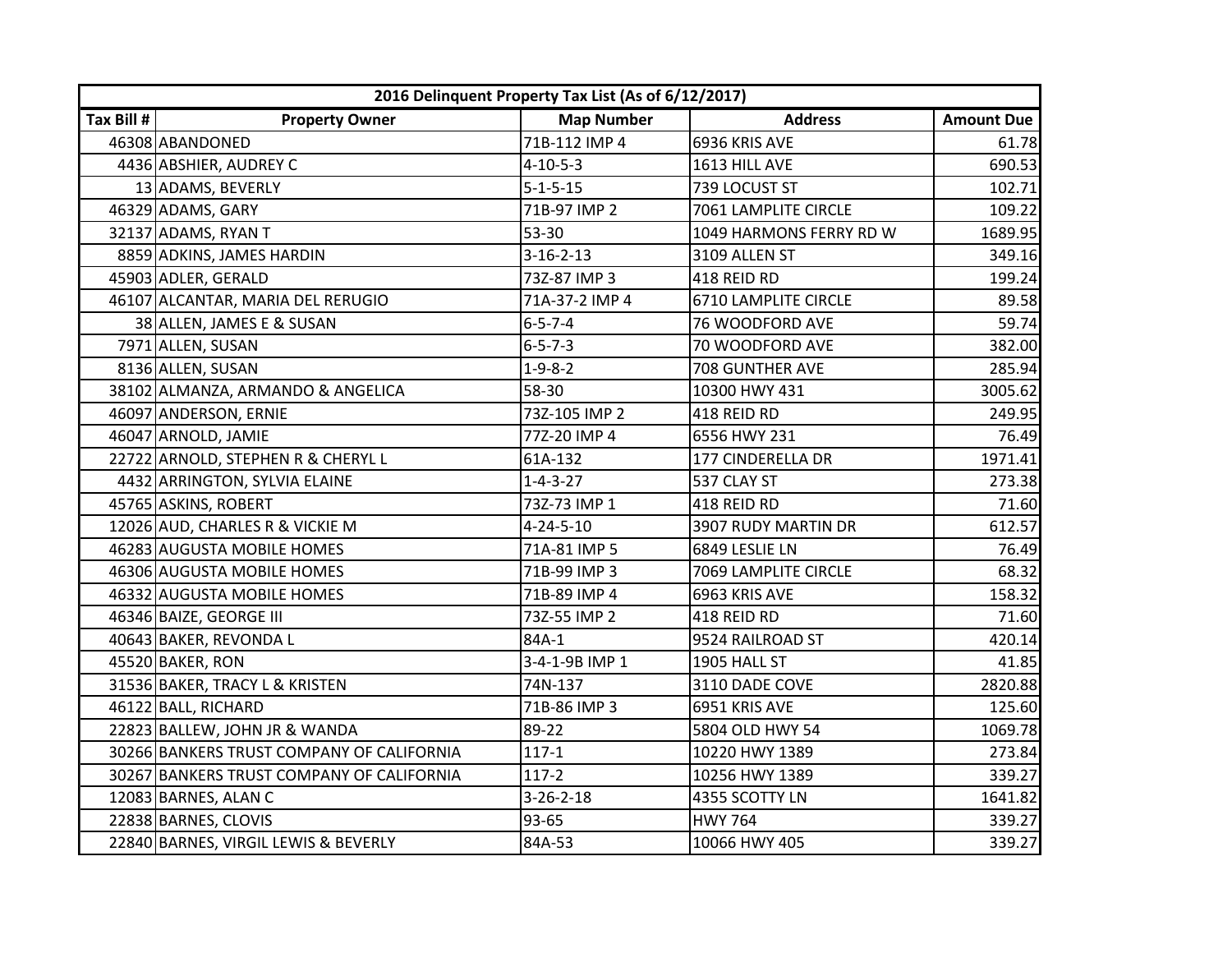| 46262 BARNETT, JAMIE L            | 57-40 IMP 3       | 1334 MARKSBERRY RD E        | 141.95  |
|-----------------------------------|-------------------|-----------------------------|---------|
| 45981 BARTLETT, CHRISTOPHER       | 73Z-18 IMP 4      | 418 REID RD                 | 71.60   |
| 37498 BARTLETT, SCOTTIE & TRACIE  | 74-49             | 3560 THRUSTON DERMONT RD    | 2072.88 |
| 45725 BARTLEY, MR                 | 34A-21 IMP 1      | 4504 HWY 1514               | 68.32   |
| 46164 BASHAM, BONNIE              | 84A-8 IMP 1       | 125 PERKINS LN              | 551.04  |
| 45779 BASHAM, MARGRET             | 71A-137 IMP 1     | 6818 LESLIE LN              | 76.49   |
| 22904 BASHAM, MARVIN FORD         | 84A-8             | 125 PERKINS LN              | 175.63  |
| 7661 BASHAM, THOMAS ALTON &       | $3 - 5 - 2 - 8$   | 1836 CHURCHILL DR           | 249.50  |
| 12106 BEITLER, DAVID R & SHERRY L | $4 - 25 - 10 - 9$ | 2406 CASCADES POINTE        | 3006.55 |
| 30566 BELL, BRENT L & TRICIA      | 77-39             | 6930 HWY 231                | 257.46  |
| 30255 BELL, BRENT L & TRICIA L    | 5A-33             | 6081 FIRST ST               | 70.91   |
| 22951 BELL, LINWOOD               | 130A0-93          | <b>WALNUT ST</b>            | 505.22  |
| 17030 BICKETT, EVA &              | $4 - 24 - 6 - 12$ | 4125 RUDY MARTIN DR         | 1239.29 |
| 237 BILLINGS, ALOHA W             | $4 - 15 - 4 - 19$ | 2214 YORK DR                | 331.85  |
| 45711 BITTEL, TONY                | 75-66-1 IMP 1     | 5349 MILLERS MILL RD        | 92.88   |
| 34473 BIVENS, BILLY & ANGELA      | 40-74             | 4821 HWY 81                 | 1041.96 |
| 29205 BLAN, DAVID W & LENIAH R    | 128-21-2          | 9206 JACK HINTON RD         | 1058.31 |
| 12162 BOARMAN, DARYL & TONYA      | $2 - 10 - 3 - 50$ | 1506 WING AVE               | 882.54  |
| 23151 BOEHMAN, ERIC J             | 108-97            | 10180 CAMPGROUND RD         | 623.05  |
| 23173 BOLING, NAOMI               | 11-99             | <b>HWY 60 W</b>             | 28.36   |
| 7769 BOUSER, JAMES ROBERT         | $4 - 10 - 2 - 3$  | 1413 ST MARYS AVE           | 571.59  |
| 30584 BOWLES, MARTHA ELIZABETH    | 90-38             | MASONVILLE HABIT RD         | 299.36  |
| 38929 BOWLES, MARTHA H            | 77B-8             | <b>6649 THOREAU VILLAGE</b> | 645.96  |
| 12215 BRATCHER, PAUL J & WINTER D | 4-20-13-74        | 2071 BARRON DR              | 1204.93 |
| 46347 BRATCHER, ROBERT            | 73Z-64 IMP 5      | 418 REID RD                 | 156.71  |
| 38372 BREKK FARMS LLC             | 46-18             | MEDLEY RD                   | 412.29  |
| 38373 BREKK FARMS LLC             | 46-14             | 1800 RIVER RD               | 296.10  |
| 38374 BREKK FARMS LLC             | $46 - 18 - 3$     | 3493 MEDLEY RD              | 257.46  |
| 20131 BREKK PROPERTIES LLC        | $6 - 18 - 1 - 18$ | 700 TURTLE CREEK DR         | 142.91  |
| 20132 BREKK PROPERTIES LLC        | $6 - 18 - 1 - 19$ | <b>710 TURTLE CREEK DR</b>  | 142.91  |
| 20133 BREKK PROPERTIES LLC        | $6 - 18 - 1 - 20$ | 720 TURTLE CREEK DR         | 142.91  |
| 20134 BREKK PROPERTIES LLC        | $6 - 18 - 1 - 24$ | 848 RABBIT RUN              | 142.91  |
| 20135 BREKK PROPERTIES LLC        | $6 - 18 - 1 - 36$ | 849 RABBIT RUN              | 142.91  |
| 20136 BREKK PROPERTIES LLC        | $6 - 15 - 12 - 1$ | 3615 W 2ND ST               | 3611.99 |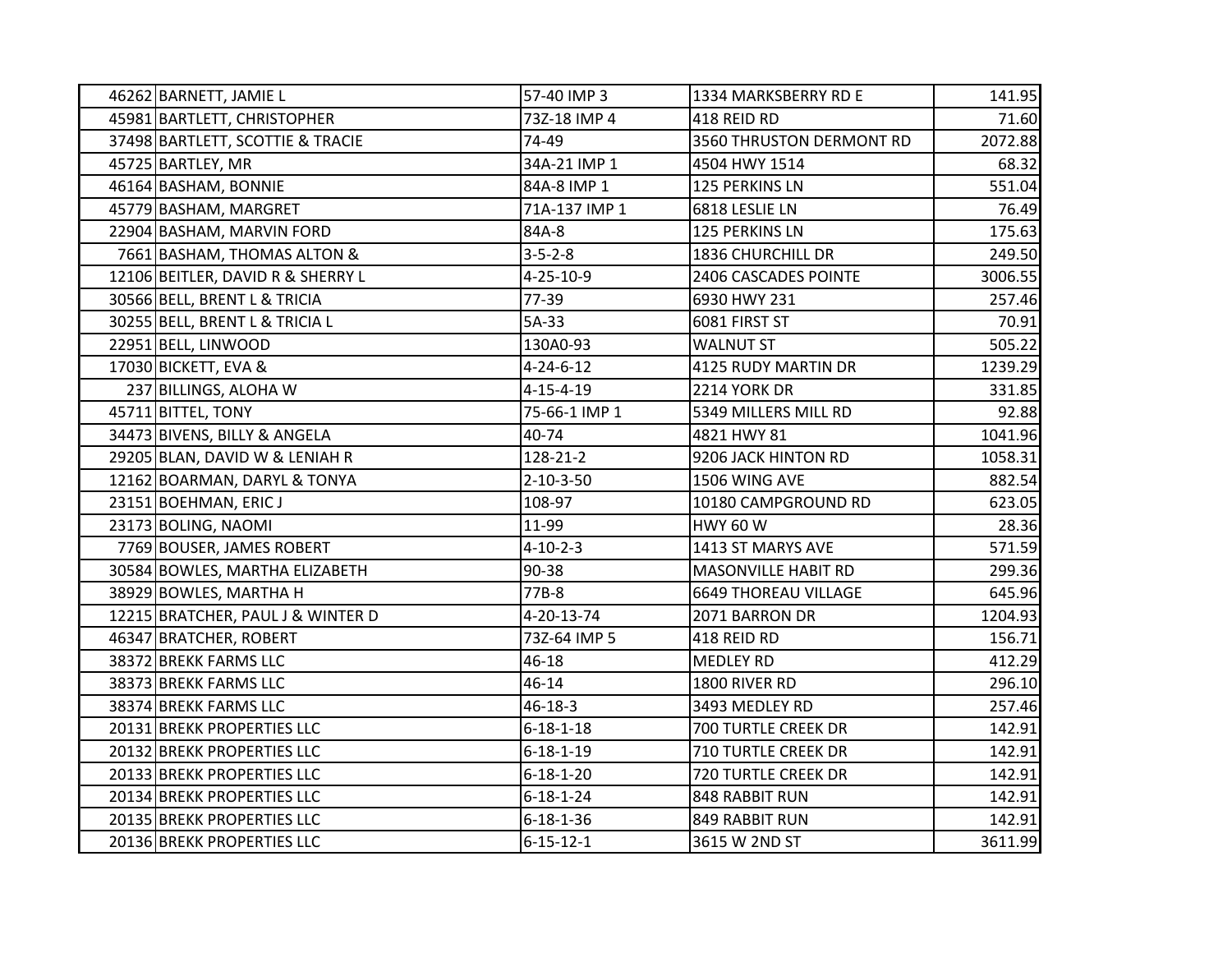| 20137 BREKK PROPERTIES LLC              | $6 - 15 - 12 - 2$  | 3709 W 2ND ST            | 2548.38 |
|-----------------------------------------|--------------------|--------------------------|---------|
| 20138 BREKK PROPERTIES LLC              | $6 - 15 - 12 - 3$  | 3721 W 2ND ST            | 1713.81 |
| 20139 BREKK PROPERTIES LLC              | $6 - 15 - 12 - 4$  | 3727 W 2ND ST            | 2270.20 |
| 20140 BREKK PROPERTIES LLC              | 6-18-1-999         | 4000 MEDLEY RD           | 175.63  |
| 20141 BREKK PROPERTIES LLC              | $6 - 18 - 1 - 34$  | 858 RABBIT RUN           | 142.91  |
| 20142 BREKK PROPERTIES LLC              | $6 - 18 - 1 - 35$  | 859 RABBIT RUN           | 142.91  |
| 20144 BREKK PROPERTIES LLC              | 6-22-1-999         | HILL POINTE CROSSING     | 1121.47 |
| 21757 BREKK PROPERTIES LLC              | $6 - 18 - 2 - 200$ | <b>4125 BUCK TRAIL</b>   | 285.30  |
| 38358 BREKK PROPERTIES LLC              | $37-3$             | <b>HARBOR CREST COVE</b> | 1551.85 |
| 38371 BREKK PROPERTIES LLC              | 37-26              | <b>BOOTH FIELD RD</b>    | 28.36   |
| 11170 BRICKNER, DANA M                  | $4 - 17 - 7 - 11$  | 1009 HALIFAX DR          | 951.31  |
| 7995 BROWN, CARL LEE JR                 | $5 - 11 - 14 - 12$ | 2428 W 7TH ST            | 225.07  |
| 372 BRUNER, ROBERT T                    | $3 - 6 - 4 - 3$    | 2229 MCCONNELL AVE       | 343.22  |
| 12252 BRUTON, JAMES                     | $3 - 13 - 3 - 7$   | 1240 CASTLEWOOD PL       | 877.68  |
| 374 BRUTON, JAMES H                     | $3 - 13 - 11 - 8$  | 2616 VICTORY CT W        | 386.77  |
| 8527 BUCKNER, RAFE A                    | $5 - 4 - 10 - 6A$  | 728 SYCAMORE ST          | 226.83  |
| 3604 BUNCH, LARRY W & VIRGINIA          | $6 - 6 - 11 - 6$   | 1427 W 5TH ST            | 62.74   |
| 9672 BURDEN, NORMA JEAN                 | $2 - 5 - 9 - 14$   | 1107 HALL ST             | 71.67   |
| 23412 BURDEN, WILLIAM G & MELINDA REECE | 42A-17             | 7810 HWY 81              | 240.15  |
| 45539 BURKE, MATT                       | 71A-132 IMP 1      | 6780 LESLIE LN           | 133.80  |
| 10601 C & D PROPERTY MANAGEMENT LLC     | $3 - 4 - 5 - 16$   | 1524 E 19TH ST           | 441.66  |
| 4653 CALLOWAY, HUBERT E SR & KATHLEEN F | $5 - 5 - 8 - 3$    | 706 GEORGE ST            | 62.74   |
| 34504 CANARY, JARED PATRICK &           | 59-30-2            | <b>HWY 431</b>           | 129.20  |
| 34507 CANARY, JARED PATRICK &           | 59-30-3            | 11920 HWY 431            | 691.11  |
| 46034 CANARY, NICOLE                    | 77Z-9 IMP 8        | 6556 HWY 231             | 73.21   |
| 46259 CAPPS, TYLER                      | 41Z-22 IMP 3       | <b>4040 PARK DR</b>      | 73.21   |
| 3640 CARDEN, SHARON GAYLE               | $5 - 11 - 17 - 9$  | 2012 W 7TH ST            | 115.82  |
| 30425 CARPENTER, DEBBIE L               | $77-15$            | 6596 HWY 231             | 785.08  |
| 19457 CARTER, DAVID & SONDRA            | 4-20-18-12         | 3617 WINCHESTER DR       | 810.55  |
| 33378 CARTER, ROGER                     | 130A0-190          | 10433 HWY 54             | 632.86  |
| 46314 CARTER, TYLER                     | 71B-158 IMP 4      | 6938 JAMIE LN            | 207.42  |
| 23565 CASEBIER, JUSTUS R                | 90-117             | 3142 HWY 142             | 911.06  |
| 46182 CASSADY, NATACHIA                 | 71B-4 IMP 4        | 6913 LAMPLITE CIRCLE     | 92.88   |
| 4716 CAVE, LARRY S SR                   | 6-10-10-24A        | 2410 FRENCH ST           | 75.24   |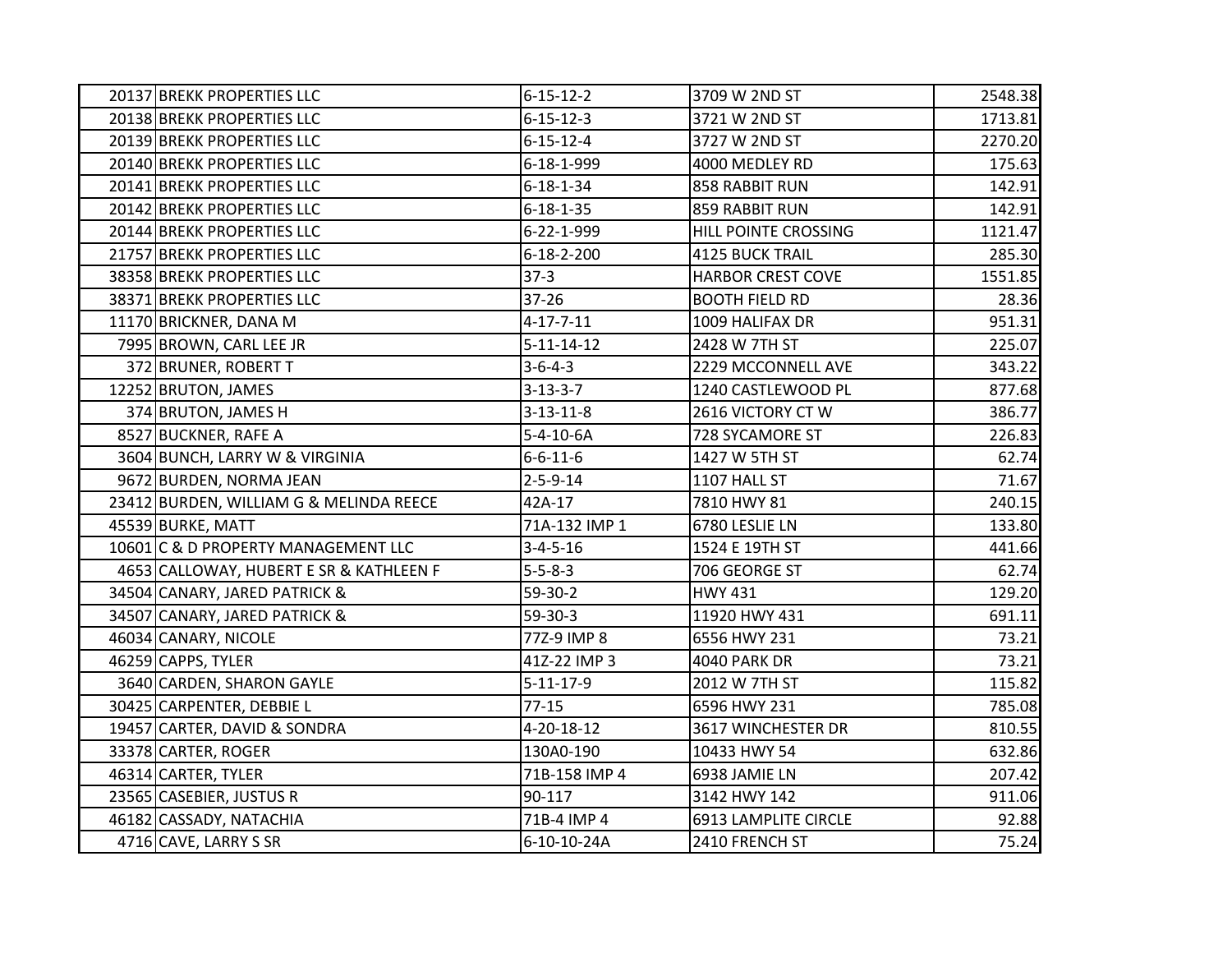| 4804 CAVE, LARRY SR                        | 6-10-10-24B       | 2408 FRENCH ST           | 97.36   |
|--------------------------------------------|-------------------|--------------------------|---------|
| 39830 CECIL, MICHAEL                       | 85-22             | 7739 HWY 2830            | 750.67  |
| 45638 CECIL, MICHAEL                       | 132-1 IMP 2       | 12337 INDIAN HILL RD     | 125.60  |
| 7905 CHAMPION, STEVEN R & LOREEN C ET AL   | $3 - 8 - 9 - 19$  | 102 W 25TH ST            | 757.95  |
| 7975 CHAMPION, STEVEN R & LOREEN C ET AL   | $3 - 8 - 9 - 1$   | 100 W 25TH ST            | 407.67  |
| 5030 CHAPPELL, MARCUS & AMANDA             | $2 - 8 - 3 - 1$   | 1700 LEITCHFIELD RD      | 236.38  |
| 29282 CHENAULT, JOYCE                      | $1 - 15$          | 9891 HULSEY LP           | 77.46   |
| 46313 CHICOJ, TOMAS                        | 71B-135 IMP 6     | 6965 JAMIE LN            | 92.88   |
| 23695 CHURCH, JUDY A                       | 62A-54            | <b>625 MAPLE HEIGHTS</b> | 192.67  |
| 8852 CISCO, KEVEN A & VICKI L              | $5 - 3 - 4 - 21$  | 822 W 10TH ST            | 144.47  |
| 8865 CISCO, KEVEN A & VICKI L              | $5 - 3 - 4 - 20$  | 824 W 10TH ST            | 37.69   |
| 12394 CLARK, NANCY GAY                     | $3 - 17 - 7 - 29$ | 3800 KIPLING DR          | 486.54  |
| 577 CLARK, RAY M                           | $2 - 6 - 6 - 9$   | 1511 CENTER ST           | 217.90  |
| 12400 CLARK, ROBERT M & LINDA A            | $6 - 14 - 5 - 22$ | 2927 YOSEMITE DR         | 1141.10 |
| 23762 CLAY, GEORGE S                       | $2 - 12$          | OFF CURDSVILLE DELAWARE  | 28.36   |
| 593 CLINE, FRANCES Y                       | $5 - 3 - 4 - 11$  | 805 W 11TH ST            | 47.81   |
| 6733 CLOUSE, DAVID                         | $5 - 11 - 7 - 7$  | <b>614 POINDEXTER ST</b> | 36.47   |
| 7552 CLOUSE, DAVID                         | $5 - 11 - 2 - 2B$ | 2409 CRAVENS AVE         | 65.71   |
| 45547 CLOUSE, DAVID                        | 24-7 IMP 1        | 7414 HWY 815             | 68.32   |
| 6564 CLOUSE, DAVID L                       | $5-9-2-7$         | 820 GEORGE ST            | 120.61  |
| 7553 CLOUSE, DAVID L                       | 5-10-15-4A        | 1027 WESTERN CT          | 95.55   |
| 7554 CLOUSE, DAVID L                       | $5 - 10 - 15 - 5$ | 1028 WESTERN CT          | 101.52  |
| 23785 CLOUSE, DAVID L & VIRGINIA           | $24 - 7$          | 7440 CLEVELAND RD        | 716.85  |
| 32589 CLOUSE, GEORGE MARTIN                | $8 - 10 - 1$      | 9655 JEWELL RD           | 1563.99 |
| 9943 CLOUSE, MARCUS A                      | $5 - 10 - 15 - 4$ | 1035 WESTERN CT          | 146.27  |
| 3606 CLOUSE, ROY GENE                      | $5 - 11 - 2 - 3$  | 2427 CRAVENS AVE         | 48.43   |
| 7266 COFFMAN, RYAN C                       | $4 - 15 - 6 - 7$  | 2439 BITTEL RD           | 435.69  |
| 4312 COLBERT, MIKAEL & CARRIE              | $1 - 9 - 7 - 16$  | 721 WING AVE             | 260.24  |
| 11890 COLBURN, ADAM & MARY ELLEN MANCUSO & | $5 - 4 - 6 - 20$  | 515 ELM ST               | 146.27  |
| 11891 COLBURN, ADAM & MARY ELLEN MANCUSO & | $5 - 4 - 6 - 21$  | 511 ELM ST               | 35.88   |
| 10190 COLBURN, ANGELICA                    | $5 - 3 - 10 - 10$ | 907 W 13TH ST            | 161.20  |
| 12425 COLEMAN, MARSHALL Q & FAITH A        | $6 - 16 - 1 - 80$ | 3888 SPRINGTREE DR       | 1406.17 |
| 23821 COLONY MOBILE ESTATES ASSOCIATION    | 731-104           | 5200 GRAHAM LN           | 1769.02 |
| 46294 CONOVER, AMBER                       | 71B-25 IMP 5      | 6976 LAMPLITE CIRCLE     | 66.69   |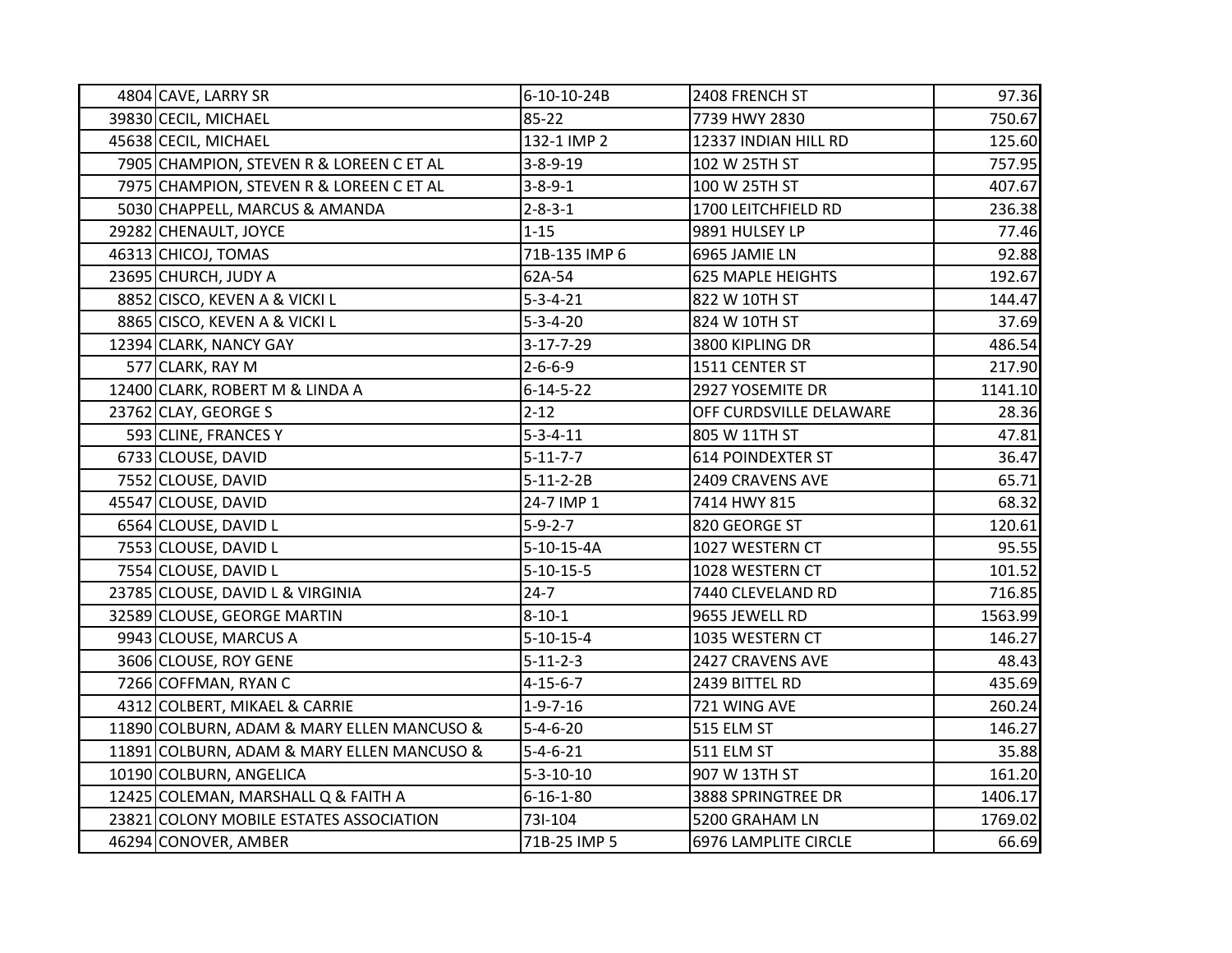| 35095 CONSTANTINI, HUGO F & MARIA T       | 118-28            | 10775 HWY 951               | 812.87  |
|-------------------------------------------|-------------------|-----------------------------|---------|
| 8571 COOMES, DOROTHY LOUISE               | $4 - 9 - 8 - 20$  | 1212 MAPLE AVE              | 657.11  |
| 11548 COONEY, BEVERLY J & CONNIE M SCALF  | $6 - 10 - 6 - 18$ | 2519 PARDON AVE             | 322.32  |
| 45899 COOPER, KRISTI                      | 73Z-29 IMP 3      | 418 REID RD                 | 71.60   |
| 32025 COOPER, MICHAEL D & ANGELA          | 123-38-4          | 8990 CRISP RD               | 1287.42 |
| 45896 COOPER, RAY                         | 134-16 IMP 2      | 12171 FLORAL RD             | 79.81   |
| 46108 COOPER, RAY                         | 71A-60 IMP 4      | <b>6820 LAMPLITE CIRCLE</b> | 92.88   |
| 46299 COOPER, RAY                         | 71B-55 IMP 10     | 6973 LESLIE LN              | 223.76  |
| 655 COOPER, WILLIAM J                     | $3 - 6 - 5 - 1A$  | 2200 MCCONNELL AVE          | 231.03  |
| 46344 CORTEZ, ELLA                        | 73Z-45 IMP 5      | 418 REID RD                 | 71.60   |
| 39872 COTTRELL, BARBARA                   | 93A-20            | 4210 HWY 764                | 60.13   |
| 35707 COUNTRY HAM RESTAURANT LLC          | 38-38             | 5421 HWY 60 W               | 1834.48 |
| 672 COY, SUSAN M                          | $3 - 1 - 6 - 1$   | 102 W 20TH ST               | 413.65  |
| 5291 CREAMER, DAVID N & DEBRA F           | $3 - 1 - 13 - 11$ | 216 E 22ND ST               | 404.10  |
| 5541 CRITE, CLARA LOUISE                  | $2 - 5 - 8 - 33$  | 1019 JACKSON ST             | 59.74   |
| 19290 CROFT, KENNETH B                    | 3-38-5-186        | 2694 WISTERIA GARDENS       | 1664.73 |
| 46223 CROWE, GARY L                       | 71B-5 IMP 2       | 6917 LAMPLITE CIRCLE        | 158.32  |
| 34075 CROWE, JOHN M II & BRENDA           | 731-52            | 2430 KEENLAND PKWY          | 729.43  |
| 696 CROWE, KENNETH                        | $5 - 4 - 5 - 6$   | 530 ELM ST                  | 164.19  |
| 697 CROWE, KENNETH & SHEILA               | $5 - 4 - 5 - 5$   | 524 ELM ST                  | 41.85   |
| 4291 CROWE, KENNETH E & NIRAMONWAN        | $5 - 4 - 5 - 4$   | 522 ELM ST                  | 59.74   |
| 46335 CRUZ, RAYMOND                       | 71B-186 IMP 3     | 6983 LEAH LN                | 305.59  |
| 42040 CUNNINGHAM, LUCIA M & ROGER L       | 126-50-1          | 11285 INDIAN HILL RD        | 748.39  |
| 36300 CUSTER, JAMES M                     | 73B-88            | 4901 GRANDVIEW DR           | 1254.69 |
| 36571 D S 9 LLC                           | 61A-155-5         | 3612 RIVERBEND COVE         | 2637.42 |
| 45977 DAMRON, ANDREA                      | 97C-11-2 IMP 2    | 9407 HWY 662                | 101.05  |
| 38505 DANIELS, MAX L JR                   | 89-185            | 5355 HWY 54                 | 6226.48 |
| 37401 DAUGHERTY, AMANDA K                 | 731-92            | 5455 RED MILE LP            | 623.05  |
| 4958 DAVIDSON, SHEILA M                   | $6 - 3 - 3 - 2$   | 218 POPLAR ST               | 242.33  |
| 3644 DAVIESS COUNTY INSURANCE INC         | $1 - 9 - 4 - 1B$  | 1604 E 4TH ST               | 362.33  |
| 40534 DAWSON, CHARLES W III               | 104-9-3           | 7910 HWY 762                | 147.20  |
| 33243 DAWSON, VIOLET N & JOHNNY DAWSON JR | 19A-14            | 7431 GRIFFITH STATION RD    | 134.74  |
| 20346 DE BARRERA, MARIA G MIRANDA         | $5 - 8 - 6 - 17$  | 1842 CALHOUN ST             | 930.01  |
| 8661 DEAN, JAMES JR                       | $2 - 2 - 6 - 13$  | 1725 DAVIESS ST             | 442.27  |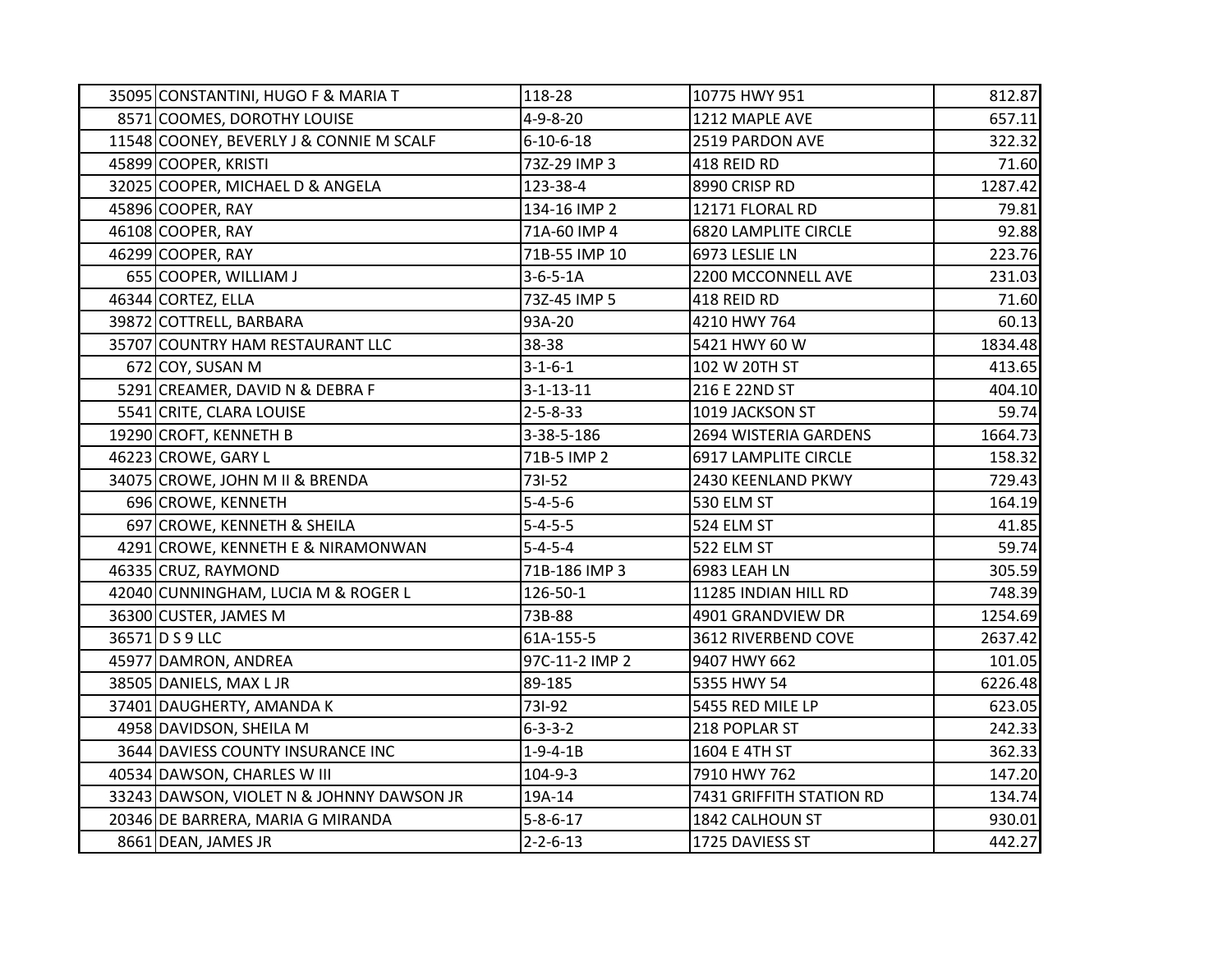| 6273 DEJARNETTE, VIVIAN               | $2 - 3 - 3 - 3$    | 1502 TRIPLETT ST            | 610.56  |
|---------------------------------------|--------------------|-----------------------------|---------|
| 802 DILLON, DEREK G & DEBORAH D       | $2 - 6 - 13 - 30$  | 729 CUMBERLAND ST           | 516.85  |
| 46187 DIXON, EMILY                    | 71B-31 IMP 5       | <b>6952 LAMPLITE CIRCLE</b> | 84.70   |
| 41774 DOCKEMEYER, CHAD O & ANGELA K   | $62A-3$            | 222 HUBERT CT               | 1001.06 |
| 45941 DONNA HALL ESTATE               | 71A-117 IMP 2      | 6716 LESLIE LN              | 174.69  |
| 45968 DRAKE, JOHN T                   | 102-66 IMP 3       | 6420 OLD STATE RD           | 68.32   |
| 7729 DUKE, TIFFANY LEE                | $2 - 9 - 5 - 10$   | 1317 HAYNES AVE             | 41.85   |
| 9296 DUKE, TIFFANY LEE                | $2 - 9 - 5 - 9$    | 1313 HAYNES AVE             | 41.85   |
| 29293 DUKES, TARA                     | 38-116-19          | 5520 W 5TH ST RD            | 3781.25 |
| 24172 DURBIN, E W                     | 34-15-12           | 9330 HWY 81                 | 477.43  |
| 847 DURBIN, SHERRY M                  | $6 - 8 - 5 - 11$   | 113 RIVER RD                | 161.20  |
| 40164 EATON, RANDY & LAURA            | 751-48             | 4445 HUNTERS TRACE          | 2023.75 |
| 46077 EDGE, JEFF                      | 90-77 IMP 5        | 6443 HWY 762                | 191.04  |
| 3944 EISENMENGER, RICHARD LOUIS JR    | $3 - 13 - 9 - 4$   | 2613 VICTORY CT E           | 103.31  |
| 12633 EMBRY, U G                      | $3 - 12 - 23 - 12$ | 3934 HAWTHORNE DR           | 1335.85 |
| 24307 EMBRY, ULYSSES G & LOIS JUNE    | 47F-81A            | 2400 PARRISH AVE W          | 1671.98 |
| 24308 EMBRY, ULYSSES G & LOIS JUNE    | 47F-81             | 2402 PARRISH AVE W          | 927.42  |
| 887 ENGLE, NELSON                     | $2 - 5 - 7 - 14C$  | 1105 OGLESBY ST             | 105.10  |
| 888 ENGLE, NELSON                     | $2 - 5 - 7 - 14B$  | 1107 OGLESBY ST             | 105.10  |
| 5067 ENGLE, NELSON E                  | $1 - 8 - 6 - 13$   | 815-819 STONE ST            | 265.04  |
| 5069 ENGLE, NELSON E                  | $5 - 10 - 1 - 3$   | 2417 W 9TH ST               | 242.95  |
| 5070 ENGLE, NELSON E                  | $5 - 11 - 13 - 1$  | 706 OMEGA ST                | 175.53  |
| 5071 ENGLE, NELSON E                  | $5 - 11 - 13 - 1A$ | 2500 W 7TH ST               | 170.16  |
| 5072 ENGLE, NELSON E                  | $5 - 11 - 15 - 2$  | 2301 W 8TH ST               | 173.12  |
| 891 EPISON, LOUIS                     | $5 - 4 - 4 - 31$   | 523 SYCAMORE ST             | 41.85   |
| 46110 ESPINOBARRIOS, SEBASTIAN        | 71A-100 IMP 2      | 6759 LESLIE LN              | 174.69  |
| 11451 ESTES, CHRISTA                  | $2 - 8 - 4 - 2$    | 1506 LEITCHFIELD RD         | 316.37  |
| 46181 ESTES, JEB M & CHRISTINA A COIN | 71A-140 IMP 2      | 6830 LESLIE LN              | 174.69  |
| 46095 ESTES, TYLER                    | 73Z-86 IMP 5       | 418 REID RD                 | 71.60   |
| 46113 ETHRIDGE, BRENDA                | 71A-147 IMP 2      | 6858 LESLIE LN              | 240.15  |
| 42567 EUBANKS, FARREN & BRIDGET       | $3 - 15$           | 9440 FENWICK RD             | 3215.56 |
| 46093 EYLICIO, JESSICA                | 73Z-79 IMP 5       | 418 REID RD                 | 101.05  |
| 46212 FAILLE, PAUL                    | 73Z-34 IMP 5       | 418 REID RD                 | 71.60   |
| 45877 FALIN, JOHN KEVIN               | 73Z-35 IMP 2       | 418 REID RD                 | 110.86  |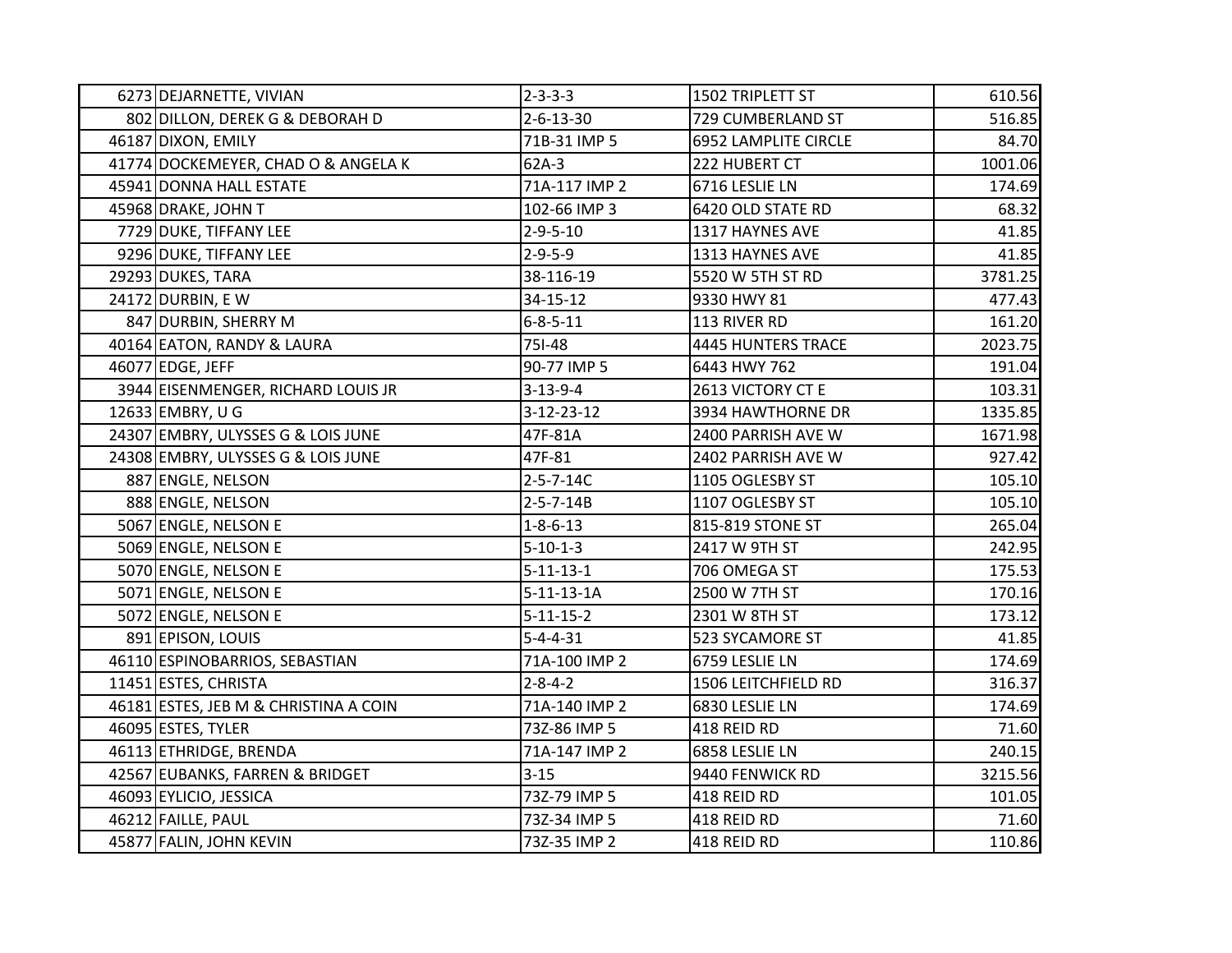| 24383 FARMER, BRADLEY W & APRIL D       | 63F-31             | 1306 WOODMERE LN         | 3980.87 |
|-----------------------------------------|--------------------|--------------------------|---------|
| 46033 FELDPAUCH, BRYAN                  | 71B-197 IMP 2      | 6972 LEAH LN             | 60.13   |
| 45780 FELDPAUCH, PAMELA                 | 71A-138 IMP 1      | 6822 LESLIE LN           | 92.88   |
| 46268 FELDPAUSCH, ROGER                 | 71B-49 IMP 3       | 6949 LESLIE LN           | 60.13   |
| 40463 FOSS, LORA JANE                   | 89D-59             | 4132 HWY 142             | 1298.90 |
| 12718 FRANCIS, MITCHELL E & STEPHANIE L | $4 - 20 - 14 - 11$ | 2123 SURREY DR W         | 1121.47 |
| 34841 FULKERSON, NORMA JO               | $42A-3$            | 7686 HWY 81              | 567.42  |
| 24560 FULKERSON, RICK & KAY             | 73-44              | 5525 GRAHAM LN           | 824.33  |
| 46330 GARCIA, MICHAELA JOSE             | 71A-153 IMP 2      | 6882 LESLIE LN           | 140.34  |
| 24594 GARDNER, ERNEST A & ANNA MARY     | 129-32             | 8316 JOE HAYNES RD       | 1238.31 |
| 29083 GARRETT, KEVIN & KARRON           | 108-71             | 2049 YELVINGTON K'VILLE  | 1401.96 |
| 11249 GAW, JAMES G                      | $1 - 7 - 4 - 1$    | 500 LEITCHFIELD RD       | 131.35  |
| 5863 GILBERT, SAMUEL ESTATE             | $2 - 3 - 5 - 18$   | 410 E 16TH ST            | 296.67  |
| 5865 GILBERT, SAMUEL ESTATE             | $2 - 3 - 5 - 20$   | 416 E 16TH ST            | 46.02   |
| 5864 GILBERT, SAMUEL L ESTATE           | $2 - 3 - 5 - 19$   | 414 E 16TH ST            | 61.54   |
| 40363 GILLIAM, MICHAEL                  | $56 - 1 - 11$      | 1026 PETTIT RD W         | 714.67  |
| 45919 GILMORE, BRIDGET                  | 109-52 IMP 2       | 8707 WINKLER MOUNT ZION  | 141.95  |
| 5500 GIPSON, SHARON                     | $6 - 4 - 11 - 13$  | 1123 W 2ND ST            | 59.74   |
| 7973 GIRTEN, TERRI L                    | $6 - 10 - 6 - 28$  | 2417 W 2ND ST            | 213.77  |
| 21067 GISH, DEBBIE                      | $3 - 12 - 34 - 12$ | <b>647 CHUCK GRAY CT</b> | 907.12  |
| 16550 GIVENS, BELINDA P                 | 4-22-19-19         | 2272 TWENTY GRAND AVE    | 2109.84 |
| 30109 GLASSCOCK, RICHARD                | 79-42              | 10909 RED HILL MAXWELL   | 380.19  |
| 30309 GLASSCOCK, RICHARD                | 79-43              | 10863 RED HILL MAXWELL   | 624.70  |
| 12785 GOETZ, JAMES V                    | $2 - 10 - 3 - 48$  | 1430 WING AVE            | 733.65  |
| 33701 GOLDENROD PROPERTIES LLC          | 73J-10             | 4006 VINCENT STATION DR  | 4902.68 |
| 42575 GOLFLAND HOBBIES & RECREATION     | 39-39 IMP 2        | 1874 OLD CALHOUN RD      | 921.37  |
| 46257 GOMEZ, ALEXANDER                  | 41Z-12 IMP 3       | <b>4040 PARK DR</b>      | 67.90   |
| 46255 GOMEZ, EVANDE                     | 41Z-4 IMP 4        | <b>4040 PARK DR</b>      | 109.22  |
| 46254 GONZALES, ANTANIO                 | 41Z-3 IMP 5        | 4040 PARK DR LOT 3       | 79.81   |
| 1065 GOODMAN, LOLA B                    | $2 - 8 - 6 - 1$    | 1505 ALEXANDER AVE       | 71.67   |
| 1066 GOODMAN, LOLA B                    | $2 - 8 - 6 - 16$   | 1507 ALEXANDER AVE       | 118.84  |
| 45895 GRAY, STEPHANIE                   | 102-1 IMP 2        | 5657 OLD STATE RD        | 156.71  |
| 5040 GREATHOUSE, DIANE M                | $5 - 8 - 1 - 4$    | 1212 INDEPENDENCE AVE    | 272.80  |
| 32340 GREATHOUSE, DIANE M               | 104-28-17          | 4410 POPLAR LOG BRIDGE   | 388.38  |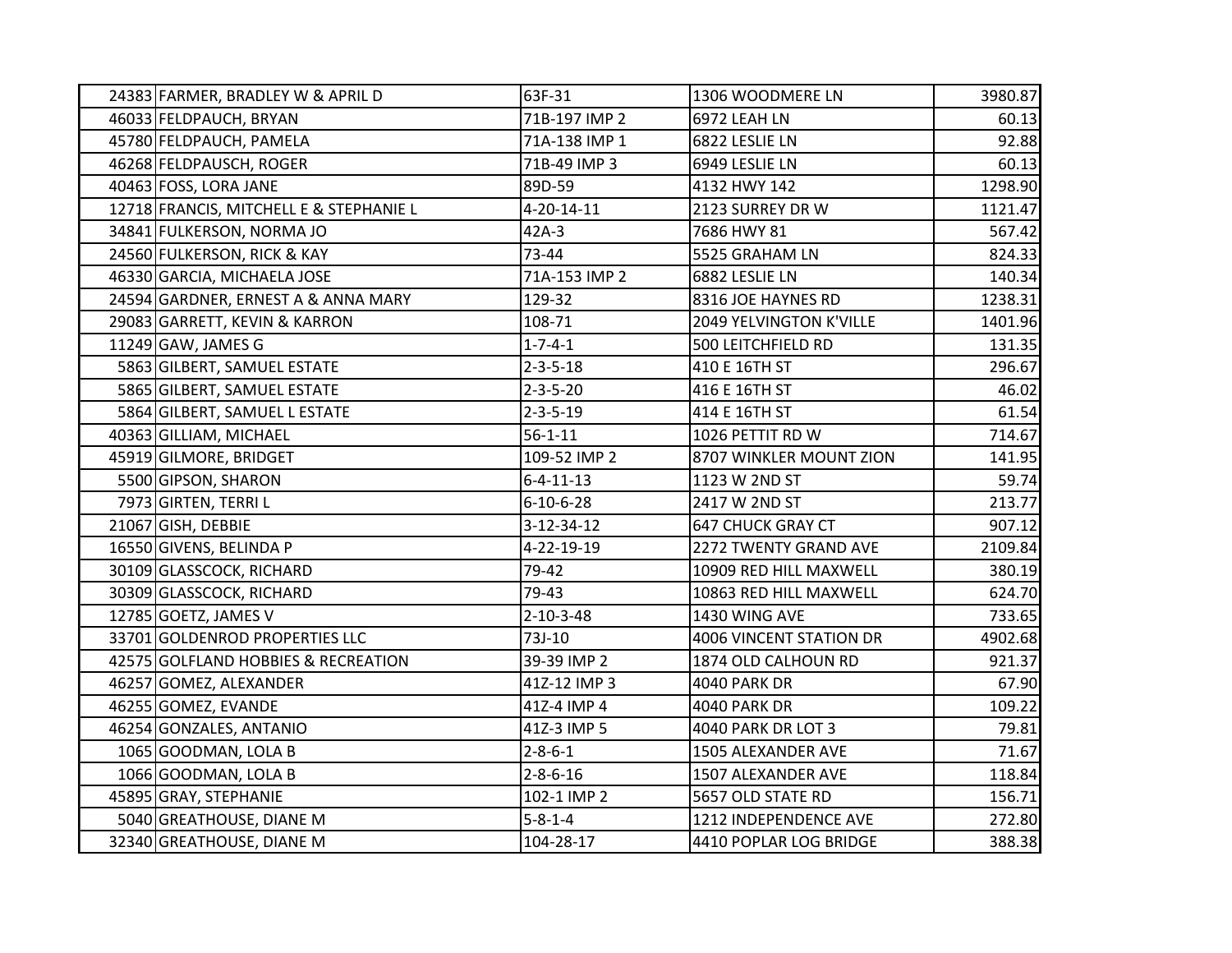| 32341 GREATHOUSE, DIANE M               | 104-28-16        | 4420 POPLAR LOG BRIDGE      | 388.38  |
|-----------------------------------------|------------------|-----------------------------|---------|
| 40638 GREATHOUSE, RICHARD L JR          | 73H-22           | 2018 KEENLAND PKWY          | 248.34  |
| 46292 GREATHOUSE, STACY                 | 71A-150 IMP 5    | 6870 LESLIE LN              | 305.59  |
| 1100 GREEN, WILLIE JR & PATSY           | $5 - 4 - 5 - 28$ | 603 POPLAR ST               | 59.74   |
| 17688 GREENSPRINGS HOMEBUYERS LLC       | 5-10-15-62       | 2608 WESTWOOD AVE           | 142.91  |
| 24788 GREER, WILLIAM T & CAROLYN C      | $76 - 8$         | 6285 SUTHERLIN LN           | 2066.33 |
| 1113 GREGORY, WANDA                     | $5 - 1 - 7 - 19$ | 735 CEDAR ST                | 59.74   |
| 10162 GRIFFITH, JUSTIN W                | $6 - 7 - 3 - 4$  | <b>224 CRABTREE AVE</b>     | 222.69  |
| 45867 GUTIERREZ, HUMBERTO               | 71B-71 IMP 2     | 6922 LESLIE LN              | 92.88   |
| 42482 HAGAN, JON & MELISSA              | 67-61            | 1035 HWY 140 E              | 1183.00 |
| 12852 HAGAN, JOSEPH G & SHEILA K        | $6 - 15 - 8 - 3$ | 156 HUMMINGBIRD LP E        | 926.76  |
| 31804 HAGAN, MARIE N                    | 114-70-6         | <b>6342 BOSTON SPUR</b>     | 518.34  |
| 46210 HAGAN, TRENTON                    | 73Z-17 IMP 6     | 418 REID RD                 | 74.88   |
| 33834 HAGAN, WILLIAM J                  | 24-41-19         | 5332 MT ZION SCHOOL RD      | 339.27  |
| 37062 HAGAN, WILLIAM J                  | 25-39            | 5773 MACEDONIA RD           | 518.34  |
| 24839 HAGAN, WILLIAM J & LISA M         | 26-31            | 5430 HWY 554                | 1159.79 |
| 32518 HAGAN, WILLIAM JOSEPH             | $42 - 10$        | 7457 OLD HWY 81             | 2565.42 |
| 40596 HAGMAN, BETTY JO                  | 40A-12           | 4405 FISHER RD              | 1452.69 |
| 33418 HAIMES, BARRY C &                 | 59-133           | 10926 GORE RD               | 634.18  |
| 39079 HALL, KRAIG E                     | 114-63           | 5950 LITTLE HICKORY RD      | 2065.19 |
| 8013 HAMILTON, DARRELL & ARTIE          | $5 - 9 - 6 - 5$  | 914 CONWAY AVE              | 47.81   |
| 8014 HAMILTON, DARRELL & ARTIE          | $5 - 9 - 6 - 6$  | 916 CONWAY AVE              | 47.81   |
| 8015 HAMILTON, DARRELL & ARTIE          | $5-9-6-6A$       | 920 CONWAY AVE              | 47.81   |
| 24889 HAMILTON, JOSEPH HENRY            | 93-53            | PLEASANT RIDGE LN           | 257.46  |
| 34363 HAMILTON, MATTHEW O & JENNY L     | 43-23            | 9661 HWY 81                 | 2841.97 |
| 29002 HAMILTON, STEVE & TAMMY DRAKE     | 25-37-5          | 5440 HWY 1514               | 1009.24 |
| 46045 HAMPTON, AIMEE R                  | 97Z-35 IMP 3     | 8400 HWY 405                | 518.34  |
| 45701 HANCOCK, AARON                    | 71B-33 IMP 1     | 6944 LAMPLITE CIRCLE        | 256.50  |
| 46274 HANCOCK, DANIEL                   | 71A-27 IMP 5     | <b>6839 LAMPLITE CIRCLE</b> | 76.49   |
| 33411 HANSON, VERA & CHAD               | 89D-52           | 6321 OLD HWY 54             | 1007.61 |
| 41318 HARDIN, TABATHA & PAUL JEFFERS JR | 102-71           | 6475 HWY 762                | 1156.50 |
| 41319 HARDIN, TABATHA & PAUL JEFFERS JR | $102 - 71 - 1$   | 6459 HWY 762                | 493.78  |
| 1225 HARDIN, TIMOTHY W & EVON M         | $6 - 6 - 7 - 10$ | 313 LITTELL ST              | 126.00  |
| 1226 HARDISON, ELIZABETH E              | $6 - 6 - 8 - 16$ | 1708 W 4TH ST               | 260.24  |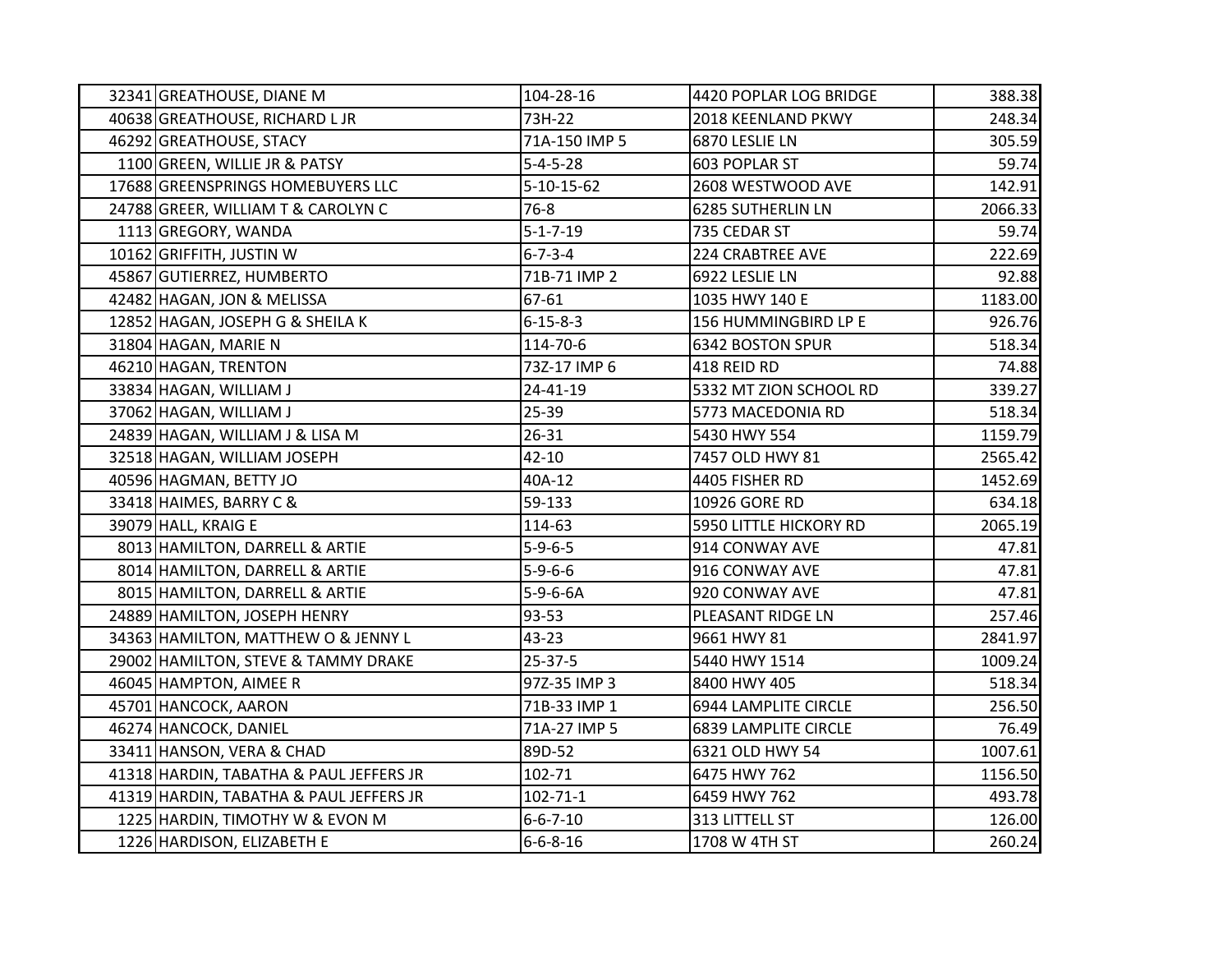| 3627 HARMON, STEVE                     | $1 - 7 - 7 - 7$    | <b>631 BRECKENRIDGE ST</b>  | 349.16  |
|----------------------------------------|--------------------|-----------------------------|---------|
| 45735 HARRIS, JOHN & KATHY             | 73Z-114 IMP 1      | 418 REID RD                 | 312.14  |
| 10736 HARRIS, SAMUEL E                 | $1 - 8 - 4 - 14$   | 630 WING AVE                | 332.18  |
| 5236 HARRISON, BILLY D &               | $3 - 4 - 7 - 9$    | 1709 E 20TH ST              | 339.65  |
| 1251 HARRISON, CHARLES JR & KATHY L    | $6 - 10 - 6 - 37$  | 2528 EBACH ST               | 233.41  |
| 7844 HART, MATT                        | $3 - 21 - 2 - 120$ | 2517 STRAWBRIDGE PL         | 709.63  |
| 14859 HARVEY, SUSANNAH                 | $3 - 13 - 12 - 18$ | 1205 ROSE HILL DR           | 936.55  |
| 45778 HASTIE, KENNETH                  | 71A-134 IMP 1      | 6806 LESLIE LN              | 133.80  |
| 37973 HATFIELD, ERIC NATHANIEL         | 19A-14A            | 7426 SHORT ST               | 207.42  |
| 1265 HATFIELD, JAMES L & WANDA S       | $2 - 6 - 4 - 9$    | 1411 HATHAWAY ST            | 168.99  |
| 46280 HAVE, THOMAS                     | 71A-71 IMP 7       | <b>6864 LAMPLITE CIRCLE</b> | 84.70   |
| 8922 HAWN, JAMES D                     | $3-9-6-30$         | 3020 DAVIESS ST             | 30.50   |
| 11496 HAYDEN, KEAVIN                   | $5 - 1 - 7 - 20$   | 729 CEDAR ST                | 56.76   |
| 11335 HAYDEN, MARY E                   | $2 - 1 - 7 - 6$    | 1228 ST ANN ST              | 504.36  |
| 1310 HAYDEN, THEODORE MARTIN           | $3 - 3 - 5 - 11$   | 1911 BRECKENRIDGE ST        | 1095.16 |
| 42623 HAYDEN, TIMOTHY M II             | 73H-23             | 2019 KEENLAND PKWY          | 276.14  |
| 46173 HEAD, RHONDA                     | 71A-36 IMP 2       | <b>6875 LAMPLITE CIRCLE</b> | 256.50  |
| 11606 HEDGES, RICHARD & DENNAE         | $6 - 10 - 3 - 2$   | 2207 W 1ST ST               | 332.48  |
| 4453 HELBERT, DAVID W JR               | $4 - 12 - 6 - 12$  | 2124 WESTVIEW DR            | 366.49  |
| 46303 HELM, JUSTIN                     | 71B-94 IMP 2       | 7049 LAMPLITE CIRCLE        | 109.22  |
| 1359 HENDERSON, ELIZABETH RITA         | $5 - 11 - 7 - 4$   | <b>608 POINDEXTER ST</b>    | 217.90  |
| 1366 HENRY, CARL L & MATTIE S          | $2 - 10 - 6 - 12$  | E 10TH ST                   | 41.85   |
| 1367 HENRY, CARL LEWIS                 | $3 - 13 - 10 - 8$  | 2616 VICTORY CT E           | 268.60  |
| 46239 HERLEIN, TIMOTHY                 | 41Z-6 IMP 4        | <b>4040 PARK DR</b>         | 256.50  |
| 22619 HESTER, KEVIN RAY                | $5 - 8 - 6 - 26$   | 1833 WILLIS AVE             | 470.21  |
| 46175 HIDALGO, SHANNON                 | 71A-91 IMP 5       | 6809 LESLIE LN              | 207.42  |
| 7570 HIDENRITE, ED & STEPHANIE         | $3-9-7-11$         | 2944 ALLEN ST               | 519.24  |
| 11201 HIDENRITE, RICHARD B & STEPHANIE | $5 - 9 - 3 - 26$   | 917 MCGILL ST               | 141.53  |
| 6500 HILLARD, EVERETT RAY & TIFFANY C  | $6 - 5 - 9 - 19$   | 1720 BURDETTE CT            | 256.03  |
| 46222 HITE, BRITTANIE M                | 71A-148 IMP 2      | 6862 LESLIE LN              | 191.04  |
| 9552 HODGES, PHILLIP                   | $2 - 1 - 8 - 3$    | 1324 ST ANN ST              | 190.45  |
| 4151 HOLLOWAY, RICHARD L               | $5 - 2 - 8 - 1$    | 1202 CEDAR ST               | 416.02  |
| 38958 HONEYCUTT, MARGARET K            | 84A-20             | 109 HIGH ST                 | 230.32  |
| 3504 HORLANDER, STEPHEN R & DONNA G    | $3 - 4 - 7 - 7$    | 1715 E 20TH ST              | 71.67   |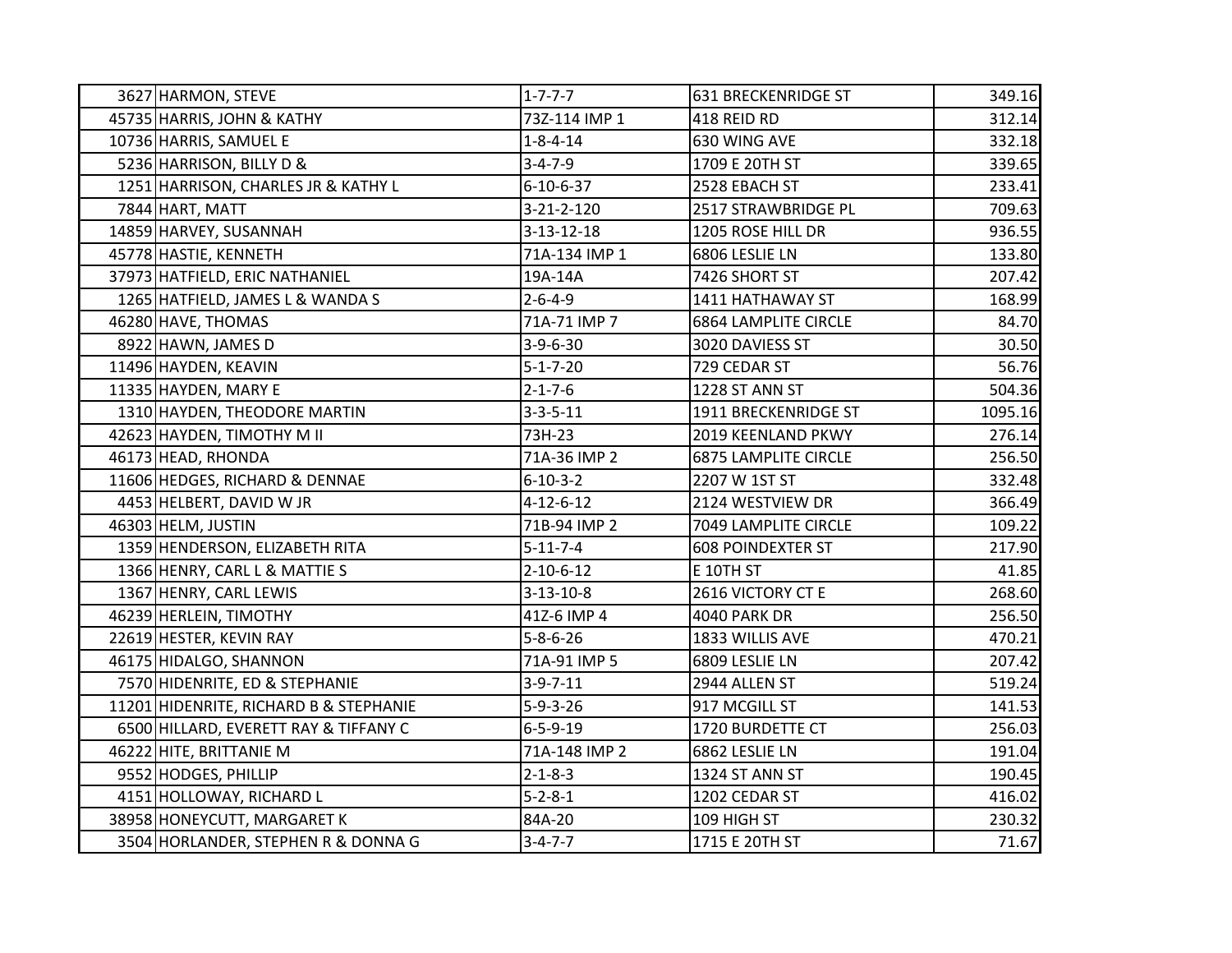| 33987 HORN, BARRY D & BRENDA K      | 86-69-4            | 2655 ROY CLARK RD           | 1023.97 |
|-------------------------------------|--------------------|-----------------------------|---------|
| 29485 HORTON, JAMES N & ANGELA G    | 25-70-11           | 8613 HWY 815                | 1074.71 |
| 19298 HORTON, JOHN L                | $3 - 24 - 5 - 4$   | 4119 MASON WOODS LN         | 1471.65 |
| 25376 HOWARD, KIMBERLY ANN          | 130A0-117          | 10220 MAIN ST               | 551.04  |
| 11222 HOWARD, PAUL CJR              | $5 - 13 - 13 - 2$  | 801 GARDENSIDE DR           | 41.85   |
| 45970 HOWARD, RICKY                 | 127-23 IMP 1       | 10921 HWY 144               | 119.05  |
| 45932 HUFF, JILL                    | 73Z-28 IMP 2       | 418 REDD RD LOT 28          | 105.97  |
| 10025 HUFFINES, MICHAEL J           | $2 - 7 - 3 - 1$    | 1222 E 15TH ST              | 62.74   |
| 46027 HUNT, NANCY                   | 71A-64 IMP 3       | <b>6836 LAMPLITE CIRCLE</b> | 92.88   |
| 4194 HURM, CHRISTOPHER D            | $3 - 4 - 5 - 5$    | 1533 E 20TH ST              | 246.55  |
| 25478 HUSK, GILBERT & DOROTHY       | 62B-121            | 1936 E 6TH ST               | 668.87  |
| 46315 HUSKISSON, RAYMOND L          | 71B-163 IMP 3      | 7335 LAMPLITE CIRCLE        | 387.40  |
| 40158 J R ACQUISITIONS LLC          | 75U-3              | 3173 BRIDGEWATER COVE       | 761.23  |
| 13193 JACKSON, BOYD C               | 4-22-15-14         | 2425 MIDDLEGROUND DR        | 2137.69 |
| 1576 JACKSON, KENNETH S & JILL S    | $3 - 2 - 7 - 1$    | 2200 VEACH RD               | 865.97  |
| 13197 JACKSON, KENNETH S & JILL S   | 4-14-2-39          | 2302 STRATFORD DR S         | 2005.08 |
| 46005 JACKSON, LAURA J              | 76-113 IMP 2       | 5840 MILLERS MILL RD        | 321.97  |
| 4921 JAMES, LEROY & MAE             | $5 - 13 - 7 - 3$   | 901 MARIANNA DR             | 113.45  |
| 6310 JARNAGIN, BILL                 | 5-10-15-4B         | 2625 LANCASTER AVE          | 62.74   |
| 35790 JENSEN, BILLY JOE             | 42-12-6            | 4098 ASHBYBURG RD           | 1441.23 |
| 1622 JOHNSON, FRED ALLEN            | $5 - 13 - 6 - 28$  | 936 MARIANNA DR             | 231.62  |
| 46084 JOHNSON, JOSHUA V             | 73Y-7 IMP 3        | 5114 HWY 144                | 92.88   |
| 4360 JOHNSON, KATHERINE L           | $5 - 10 - 12 - 23$ | 2723 W 9TH ST               | 244.73  |
| 46065 JONES, ANGELA                 | 101-72 IMP 2       | MCPHERSON RD                | 99.42   |
| 1672 JONES, GEORGE E & NAOMI K      | $3 - 21 - 3 - 26$  | 1729 ASBURY PL              | 565.79  |
| 25649 JONES, GERALD & SARAH J       | 25-61              | 5421 HWY 1514               | 714.35  |
| 4762 KAELIN, PAULA                  | $2 - 2 - 4 - 1A$   | 120 E 17TH ST               | 393.35  |
| 46094 KELLEY, HERBERT               | 73Z-83 IMP 3       | 418 REID RD                 | 76.49   |
| 45572 KELLY, WILLIAM                | 104-31 IMP 1       | 4960 POPLAR LOG BRIDGE R    | 151.76  |
| 45944 KESSENGER, SAMANTHA & RICHARD | 117-28 IMP 2       | 10931 HWY 1389              | 76.49   |
| 11581 KESSLER, JOY & DYLAN ONSTOTT  | $3 - 6 - 12 - 23$  | 2708 MORNINGSIDE DR         | 443.48  |
| 46265 KEY, JEAN                     | 73Y-6 IMP 4        | 5114 HWY 144                | 76.49   |
| 46312 KIMBLEY, TONY                 | 71B-134 IMP 3      | 6961 JAMIE LN               | 92.88   |
| 33116 KIRBY, WILLIAM                | 731-28             | 2370 KEENLAND PKWY          | 335.05  |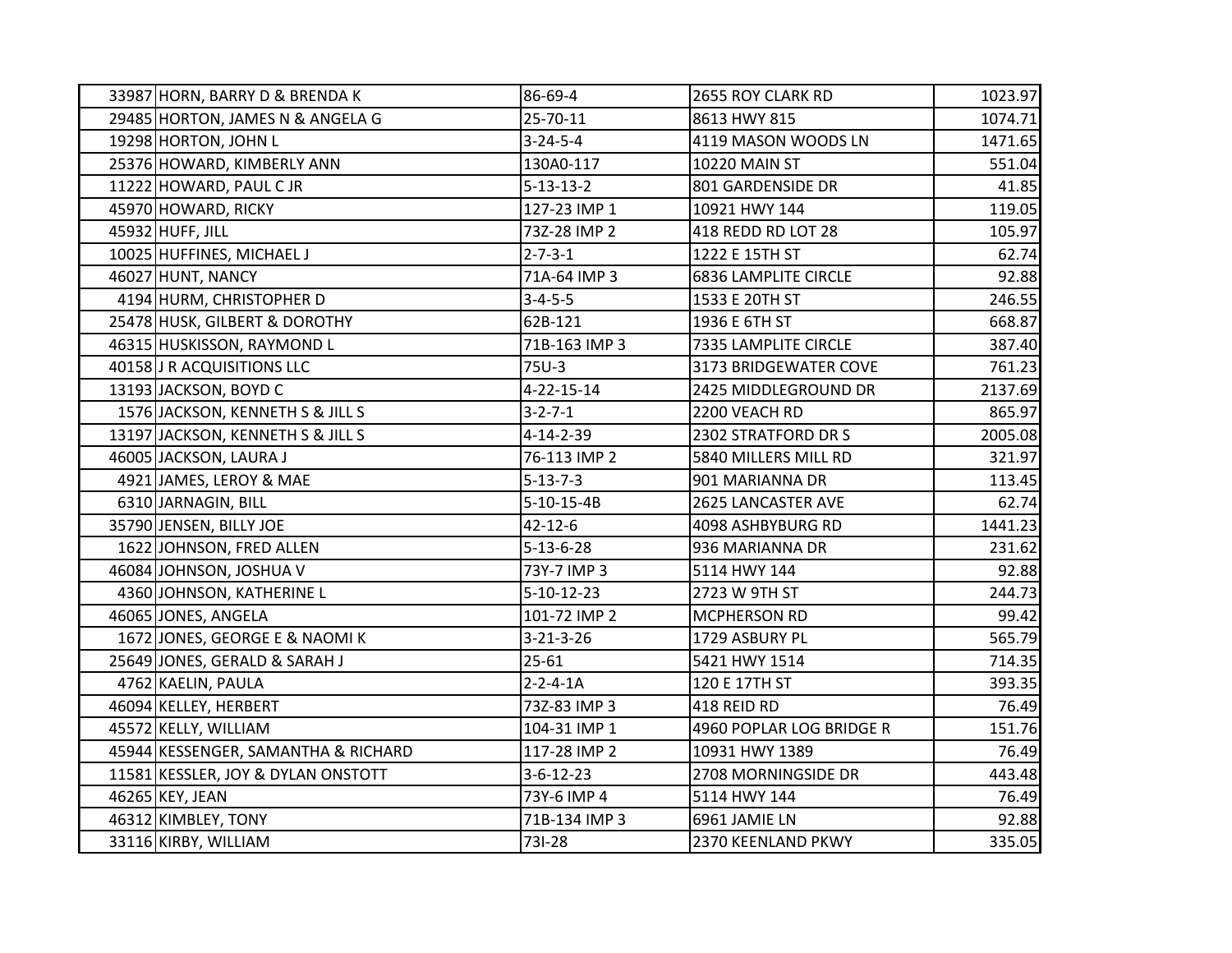| 32326 KNOTT, JAMES L & BRENDA M        | 123-49-7          | 7631 STEVENS SCHOOL RD      | 1428.13 |
|----------------------------------------|-------------------|-----------------------------|---------|
| 40480 KNOTT, JEREMY L & BROOKE L       | 113-101           | 8768 SAWMILL RD             | 2956.51 |
| 1778 KOGER, CHARLES D & DELILAH G      | $5 - 4 - 8 - 12$  | 814 W 7TH ST                | 47.81   |
| 13326 KOST, GUY L & CINDA              | $5 - 14 - 5 - 18$ | 1241 WAYSIDE DR E           | 565.08  |
| 42569 KRAHWINKEL, PEGGY ANN            | 59-171-1          | 202 HWY 140 W               | 1004.35 |
| 7635 KREISLE, DENNIS A                 | $6 - 13 - 6 - 4$  | 630 CARTER RD               | 273.38  |
| 36769 KUHNA, JENNIFER L & MARK         | $4 - 26 - 1$      | 10400 HALL SCHOOL RD        | 1387.24 |
| 39923 KULKA, KRISTINE S & BENJAMIN     | 74C-25            | 3916 LOCUST HILL DR         | 2645.61 |
| 4353 KYLE, DAVID A                     | $2 - 10 - 2 - 8$  | 1728 HUGHES AVE             | 246.55  |
| 46114 LAFORCE, JEFF                    | 71B-18 IMP 4      | 7021 LAMPLITE CIRCLE        | 92.88   |
| 46120 LAFORCE, JEFF                    | 71B-119 IMP 4     | 7355 LAMPLITE CIRCLE        | 84.70   |
| 46171 LAFORCE, JEFF                    | 71A-19 IMP 3      | <b>6807 LAMPLITE CIRCLE</b> | 125.60  |
| 46300 LAFORCE, JEFF                    | 71B-57 IMP 4      | 6978 LESLIE LN              | 101.05  |
| 13344 LAMOTTE, RONALD E                | $3 - 11 - 18 - 7$ | 3100 NEW HARTFORD RD        | 5019.29 |
| 4006 LANE, JOHN R & CHERRY A           | $5 - 13 - 7 - 6$  | 913 MARIANNA DR             | 211.37  |
| 45891 LANHAM, BRUCE                    | 110-90 IMP 2      | 8705 HWY 144                | 191.04  |
| 39311 LANHAM, DYLAN & CHELSEA BILLINGS | 125-17-3          | <b>HWY 1513</b>             | 117.75  |
| 25922 LANHAM, RUTHIE JEAN & JI         | 28-52             | 7189 HWY 60 W               | 665.60  |
| 40372 LANHAM, SCOTTY R & STARLA F      | $73 - 20 - 1$     | 5130 GRAHAM LN              | 306.54  |
| 10737 LASHER, JEREMY E                 | $6 - 5 - 5 - 7$   | 1732-1734 W 1ST ST          | 101.52  |
| 8139 LEAK, GEORGE ALLEN JR             | $6 - 8 - 2 - 7$   | 110 DUBLIN LN               | 179.11  |
| 19744 LEE, GREGORY & SHIRLEY LEE       | $1 - 9 - 14 - 6$  | 1909 E 10TH ST              | 689.46  |
| 25986 LEE, SHIRLEY                     | 62F-8             | 2217 WESTERFIELD DR         | 562.54  |
| 36862 LEE, WILLIAM CHRIS & SARAH LEE   | 38D-1             | 750 WORTHINGTON RD          | 1968.12 |
| 7077 LEMIEUX, STEVEN M & MARTHA L      | $6 - 5 - 6 - 27$  | 1705 W 1ST ST               | 279.97  |
| 46321 LEONARD, DAVID                   | 71Z-5 IMP 4       | 6845 HWY 2830               | 130.52  |
| 45838 LEWIS, KAREN                     | 71A-26 IMP 2      | <b>6835 LAMPLITE CIRCLE</b> | 68.32   |
| 8604 LEWIS, MICHAEL K                  | $5 - 9 - 5 - 4$   | 910 SUTHERLAND AVE          | 119.10  |
| 7110 LINDSEY, JANICE                   | $5 - 6 - 6 - 20$  | 1331 W 12TH ST              | 314.57  |
| 1900 LING, ROBERT LEO                  | $5-10-10-9$       | 2034 W 10TH ST              | 41.85   |
| 45980 LOI, KAREN L                     | 73Z-6 IMP 4       | 418 REID RD                 | 73.21   |
| 45988 LOMAX, MACK                      | 71B-102 IMP 4     | 6976 KRIS AVE               | 84.70   |
| 5133 LONG, TIMOTHY S & MELISSA J       | $6 - 6 - 6 - 15$  | 1524 W 3RD ST               | 259.68  |
| 45955 LOPEZ, JORGE MAURICO             | 572-7 IMP 3       | 140 ST ANTHONY RD           | 105.97  |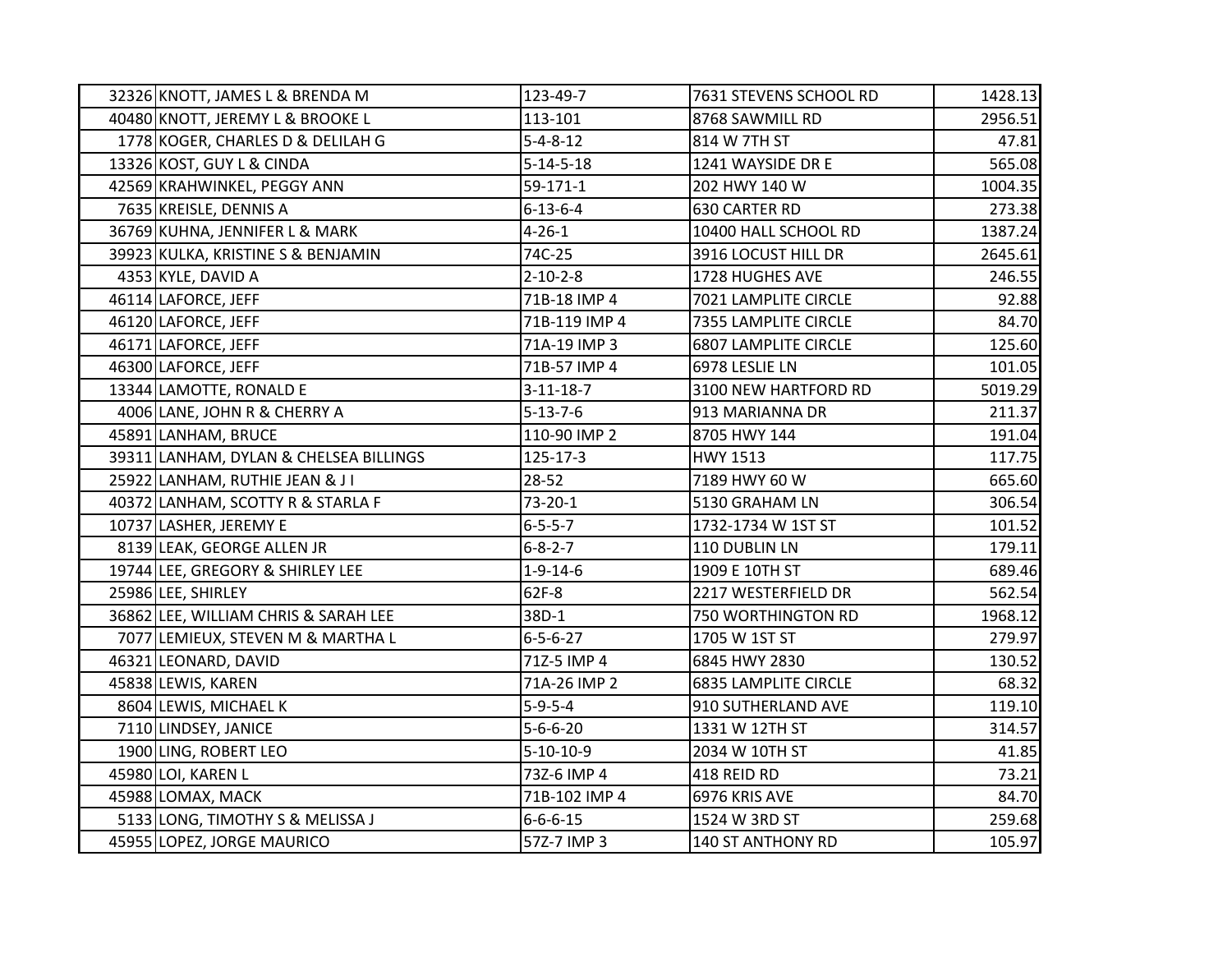| 45837 LORD, TRACY                      | 73Z-116 IMP 2     | 418 REID RD             | 235.25  |
|----------------------------------------|-------------------|-------------------------|---------|
| 6190 LOWE, CHRISTINE THOMAS            | $4 - 14 - 4 - 2$  | 2020 YORK DR            | 828.37  |
| 45720 LYONS, TROY                      | 71B-56 IMP 1      | 6977 LESLIE LN          | 207.42  |
| 46287 MACK, FRED                       | 71A-119 IMP 6     | 6724 LESLIE LN          | 109.22  |
| 46298 MACK, FRED                       | 71B-52 IMP 4      | 6961 LESLIE LN          | 79.81   |
| 46302 MACK, FRED                       | 71B-82 IMP 3      | 6935 KRIS AVE           | 84.70   |
| 46307 MACK, FRED                       | 71B-110 IMP 4     | 6944 KRIS AVE           | 76.49   |
| 46309 MACK, FRED                       | 71B-120 IMP 3     | 7351 LAMPLITE CIRCLE    | 68.32   |
| 46318 MACK, FRED                       | 71B-199 IMP 5     | 6964 LEAH LN            | 76.49   |
| 19277 MALONE, LINDA S                  | $4 - 25 - 3 - 17$ | 4478 STRICKLAND DR      | 1501.10 |
| 45995 MARQUEZL, ANGELA                 | 77Z-18 IMP 3      | 6556 HWY 231            | 60.13   |
| 3698 MATTHIS, SAM                      | $1 - 7 - 12 - 19$ | 701-705 BRECKENRIDGE ST | 572.95  |
| 3953 MATTHIS, SAMUEL L                 | $1 - 7 - 12 - 17$ | 709 BRECKENRIDGE ST     | 112.25  |
| 26189 MATTHIS, SAMUEL L & CYNTHIA JEAN | 75J-20            | 3705 SAND ROCK TRAIL    | 4038.15 |
| 46349 MATTINGLY, CHRISSIE              | 73Z-71 IMP 2      | 418 REID RD             | 267.97  |
| 45901 MAUGHERMAN, SCOTTIE              | 73Z-57 IMP 2      | 418 REID RD             | 71.60   |
| 46121 MAY, TAMMY & NORMAN HOYT         | 71B-83 IMP 6      | 6939 KRIS AVE           | 133.80  |
| 46117 MAYA, ALBERTO                    | 71B-81 IMP 5      | 6931 KRIS AVE           | 73.21   |
| 46295 MAYORGA, LEO                     | 71B-41 IMP 4      | 6917 LESLIE LN          | 68.32   |
| 11144 MAYS, ROBERT                     | $6 - 12 - 3 - 16$ | 2737 W 6TH ST           | 185.06  |
| 4335 MCCARTY, CHARLES & DORIS          | $6 - 6 - 5 - 12$  | 1435 W 4TH ST           | 305.00  |
| 4374 MCCARTY, CHARLES & DORIS          | $6 - 6 - 5 - 13$  | 1439 W 4TH ST           | 235.19  |
| 46328 MCCARTY, KENNETH                 | 97Z-55 IMP 3      | 8400 HWY 405 LOT 55     | 223.76  |
| 26590 MCCARTY, LARRY & LARRY JR        | 107-34-1          | 1711 GOBLER FORD RD     | 60.13   |
| 4630 MCCLARY, H R & COLLEEN O          | $2 - 8 - 9 - 8$   | 1730 ALEXANDER AVE      | 71.67   |
| 4216 MCCLARY, HAROLD R & COLLEEN       | $6 - 7 - 3 - 6$   | <b>300 CRABTREE AVE</b> | 179.11  |
| 15750 MCCLARY, HAROLD R II & COLLEEN M | $3 - 23 - 4 - 18$ | 4520 TAYLOR DR          | 3281.46 |
| 2214 MCCLARY, HAROLD RAY II            | $3 - 5 - 2 - 1$   | 1800 CHURCHILL DR       | 491.22  |
| 45871 MCCORMICK, MICHAEL               | 77Z-25 IMP 2      | 6556 HWY 231            | 182.87  |
| 26624 MCDANIEL, LARRY B & BRENDA       | 120-41            | 8679 JACK HINTON RD     | 389.05  |
| 26651 MCFADDEN, DOUGLAS J SR           | 11-86             | 190 MURPHY RD           | 1249.80 |
| 35535 MCFADDEN, DOUGLAS SR             | 37A-36            | 171 BOOTH FIELD RD      | 3071.05 |
| 19528 MCFARLAND, GREGORY WAYNE         | $6 - 18 - 2 - 2$  | 918 DEER HAVEN DR       | 764.74  |
| 2264 MCINTIRE, LOIS J                  | $2 - 8 - 5 - 2$   | 1915 E 17TH ST          | 233.41  |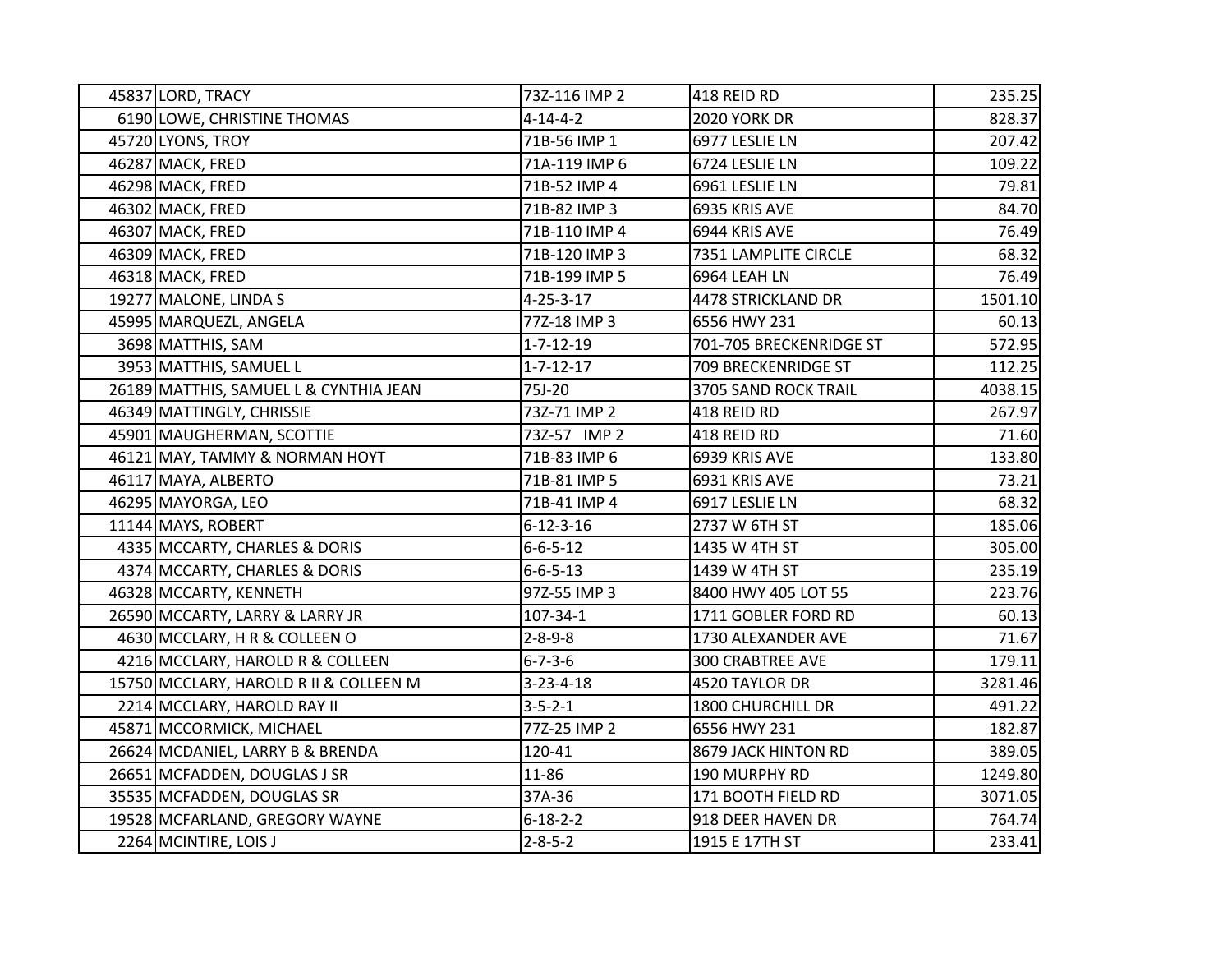| 26665 MCKAY, DANIEL                   | $26 - 29$          | 5440 HWY 554             | 93.82   |
|---------------------------------------|--------------------|--------------------------|---------|
| 33455 MCKENZIE, JOHN P & AMY          | 93A-15A            | 4132 HWY 764             | 319.82  |
| 9298 MCKNIGHT, ROBERT R               | $3 - 10 - 4 - 39$  | 218 LEGION BLVD W        | 519.24  |
| 10670 MCLAUGHLIN, TERRI M             | $5-10-16-4$        | 2217 LANCASTER AVE       | 306.23  |
| 40732 MCMANAWAY, CHELSEA              | 76-75              | 6533 HARMONY DR          | 1109.04 |
| 19593 MCMILLEN, SCOTT & WENDY         | $6 - 24 - 1 - 1$   | 290 FERN HILL DR         | 4798.39 |
| 10611 MEANS, LISA D                   | $3 - 13 - 9 - 2$   | 2605 VICTORY CT E        | 250.68  |
| 36986 MELANDER, BETTY KAY             | 65-19-1            | <b>BURTON RD</b>         | 175.63  |
| 37712 MELANDER, MARK & BETTY MELANDER | $65 - 19$          | 2617 BURTON RD           | 1290.69 |
| 3723 MELTON, MARGARET L               | $6 - 8 - 6 - 4$    | 2019 W 1ST ST            | 59.74   |
| 26290 MERCER, CASEY W                 | 90-109             | 6303 HWY 762             | 150.15  |
| 26291 MERCER, LARRY C & DEBBY         | 103-97             | 8374 TEXAS GAS RD        | 994.19  |
| 46146 MERCER, LARRY C & DEBBY         | 103-97 IMP 1       | 8392 TEXAS GAS RD        | 469.23  |
| 34533 MERIDETH, NATHAN B              | $107 - 12 - 1$     | 1397 CHESTNUT GROVE RD S | 1725.97 |
| 45983 MESERVE, CRYSTAL                | 73Z-50 IMP 2       | 418 REID RD              | 65.09   |
| 46038 MEZA, JULIANNA                  | 73Z-56 IMP 4       | 418 REID RD              | 267.97  |
| 45834 MICHIE, STANLEY                 | 41Z-7 IMP 2        | 4040 PARK DR             | 222.16  |
| 46219 MILES, JAMIE                    | 73Z-117 IMP 2      | 418 REID RD              | 123.98  |
| 42249 MILES, VICKI L                  | 74-81              | 3212 PLEASANT VALLEY RD  | 2354.34 |
| 26346 MILLAY, GREGORY ALLEN           | $12 - 16$          | 1590 FOGLE RD            | 428.32  |
| 45589 MILLAY, MARTIN                  | 71A-131 IMP 1      | 6776 LESLIE LN           | 166.50  |
| 7048 MILLER, BALAEA                   | $3 - 1 - 2 - 8$    | 101 E 19TH ST            | 638.60  |
| 5323 MILLER, DUDLEY                   | $5 - 4 - 5 - 9$    | 604 ELM ST               | 175.53  |
| 2083 MILLER, DUDLEY MAE & BENITA J    | $5 - 13 - 12 - 17$ | 901 GARDENSIDE DR        | 269.80  |
| 2089 MILLER, GEORGE K & JUNE TRUST    | $5 - 13 - 13 - 1$  | 2700 CRAVENS AVE         | 429.17  |
| 46221 MILLER, JAMES                   | 73Z-138 IMP 3      | 418 REID RD              | 169.80  |
| 26389 MILLER, SANDRA R                | 75D-44             | 4732 BURSTONE CT         | 1709.59 |
| 31638 MILLER, WENDELL ANTHONY         | 73H-154            | 1940 SAN ANITA CIRCLE    | 150.15  |
| 21865 MITCHELL RENTALS LLC            | 4-20-19-47         | 2239 TAMARACK RD         | 1070.76 |
| 46124 MITCHIE, STANLEY                | 41Z-11 IMP 3       | 4040 PARK DR LOT 11      | 74.88   |
| 46310 MOORE, ELIZABETH                | 71B-123 IMP 5      | 7339 LAMPLITE CIRCLE     | 223.76  |
| 41592 MOORMAN, ROBERT G & WHITNEY B   | 64A-188            | 2252 FLOWERETTE CT       | 3437.46 |
| 2146 MOORMAN, SALLYE F                | $5-10-11-5$        | 2519 W 8TH ST            | 315.77  |
| 46188 MORENO, MARGARIA                | 71B-116 IMP 4      | 6920 KRIS AVE            | 141.95  |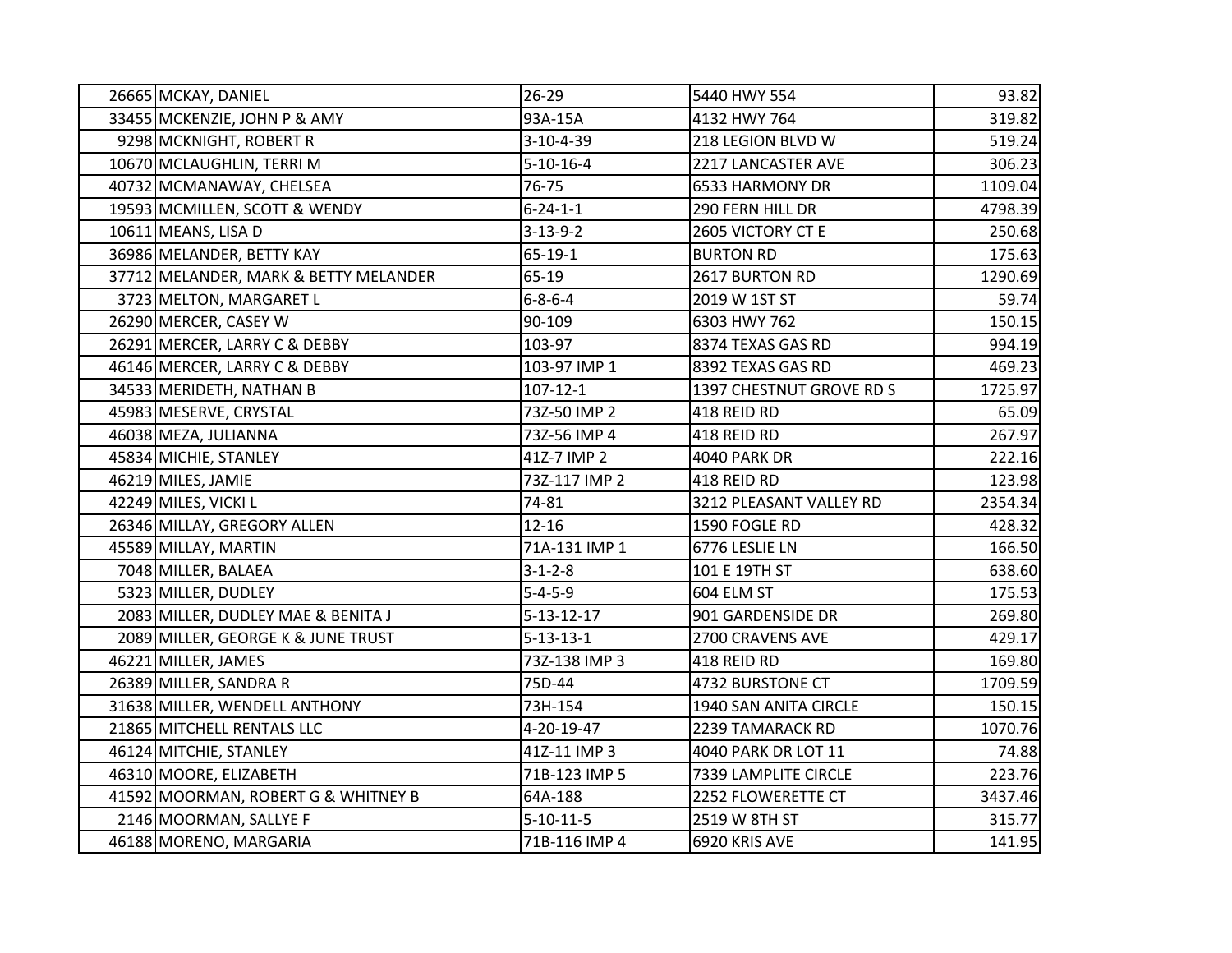| 46260 MORLES, GEMIMA                      | 41Z-24 IMP 5      | <b>4040 PARK DR</b>         | 76.49   |
|-------------------------------------------|-------------------|-----------------------------|---------|
| 11608 MORRIS, CLINTON M & KEELEY M GADDIS | $6 - 5 - 6 - 30$  | 1633 W 1ST ST               | 399.33  |
| 6068 MORRIS, STEPHEN & VALERIE L          | $6 - 6 - 1 - 3$   | 1613 W 3RD ST               | 364.10  |
| 46348 MOSS, JESSIE                        | 73Z-65 IMP 8      | 418 REID RD                 | 107.63  |
| 32574 MUNDAY, JANICE                      | 73H-88            | 5400 GULF STREAM CT         | 305.59  |
| 46340 MURLIN BAIRD ESTATE                 | 73Z-94 IMP 1      | 418 REID RD                 | 536.34  |
| 32897 MURPHY, THOMAS D                    | 33-81-4           | 4407 WINDY HOLLOW RD        | 421.10  |
| 31138 MURPHY, THOMAS DAVID                | 33-81-2           | 4471 WINDY HOLLOW RD        | 158.64  |
| 2202 MYERS, JACK ENTERPRISES INC          | $2 - 4 - 11 - 22$ | 1217 SWEENEY ST             | 296.67  |
| 2203 MYERS, JACK ENTERPRISES INC          | $2 - 4 - 6 - 8$   | 521 PARRISH AVE E           | 306.23  |
| 45666 MYERS, KURT                         | 103-6 IMP 3       | 7184 HWY 762                | 878.34  |
| 46016 NAFRADY, JOHN                       | 129-38 IMP 1      | 10929 HWY 764               | 174.69  |
| 3601 NELSON, JOSEPH & GENEVA              | $2 - 9 - 2 - 3A$  | 1412 LEITCHFIELD RD         | 41.85   |
| 2298 NELSON, JOSEPH Q & GENEVA L          | $2 - 9 - 2 - 3$   | 1408 LEITCHFIELD RD         | 41.85   |
| 26745 NEWTON, ARTHUR JR & ANN             | 85-20             | 7755 HWY 2830               | 263.05  |
| 2360 OOST, BRADLEY                        | $6 - 6 - 6 - 10$  | 1542 W 3RD ST               | 264.45  |
| 6192 OOST, BRADLEY R &                    | $1 - 3 - 2 - 20$  | 603 ST ANN ST               | 250.68  |
| 26868 OWENS, JOANNA M                     | 76-111            | 5516 MILLERS MILL RD        | 493.78  |
| 8098 PARIS, ERICA                         | $1 - 9 - 5 - 3$   | <b>418 BIRKHEAD AVE</b>     | 391.52  |
| 30339 PARKER, SHEILA BURKS                | 59A-56            | 401 SKINNER LN              | 667.24  |
| 46191 PARKER, VICKI                       | 71B-182 IMP 3     | 6967 LEAH LN                | 68.32   |
| 6756 PARKS, JAMES                         | $5 - 11 - 6 - 8$  | <b>528 POINDEXTER ST</b>    | 241.78  |
| 7763 PATE, MARY NANCY                     | $4 - 16 - 6 - 14$ | 612 BOOTH AVE               | 349.74  |
| 4927 PAYNE, ALLEN                         | $1 - 4 - 1 - 28$  | 306-308 E 5TH ST            | 208.93  |
| 2460 PAYNE, CHARLES B & MARGARET M        | $6 - 5 - 2 - 2$   | 110 ORCHARD ST              | 71.67   |
| 2473 PAYNE, MARY E                        | 4-12-8-34         | 2527 CHRISTIE PL            | 502.56  |
| 45758 PAYNE, RANDY & MELINDA              | 96-81-2 IMP 1     | 10651 KELLY CEMETERY RD     | 46.37   |
| 33749 PAYNE, STEVE R & KAREN              | $92 - 2$          | 8122 HWY 231                | 257.46  |
| 37319 PEARL, JOSEPH H JR & CYNTHIA J GRAY | 62B-104           | 1930 MONARCH AVE            | 735.98  |
| 34689 PEAY, DAVID A & MISTY               | 73H-131           | 5401 AQUEDUCT CT            | 60.13   |
| 46279 PEECH, BLAKE                        | 71A-58 IMP 3      | <b>6812 LAMPLITE CIRCLE</b> | 101.05  |
| 29298 PENTACOST, MICHAEL & JENNIFER       | 103-12            | 7270 HWY 762                | 1404.66 |
| 37334 PERRY, JAMES SYLVESTER JR           | 84A-37            | 9249 KELLY CEMETERY RD      | 615.18  |
| 2499 PETTREY, TRACY                       | $2 - 5 - 9 - 16$  | 1101 HALL ST                | 41.85   |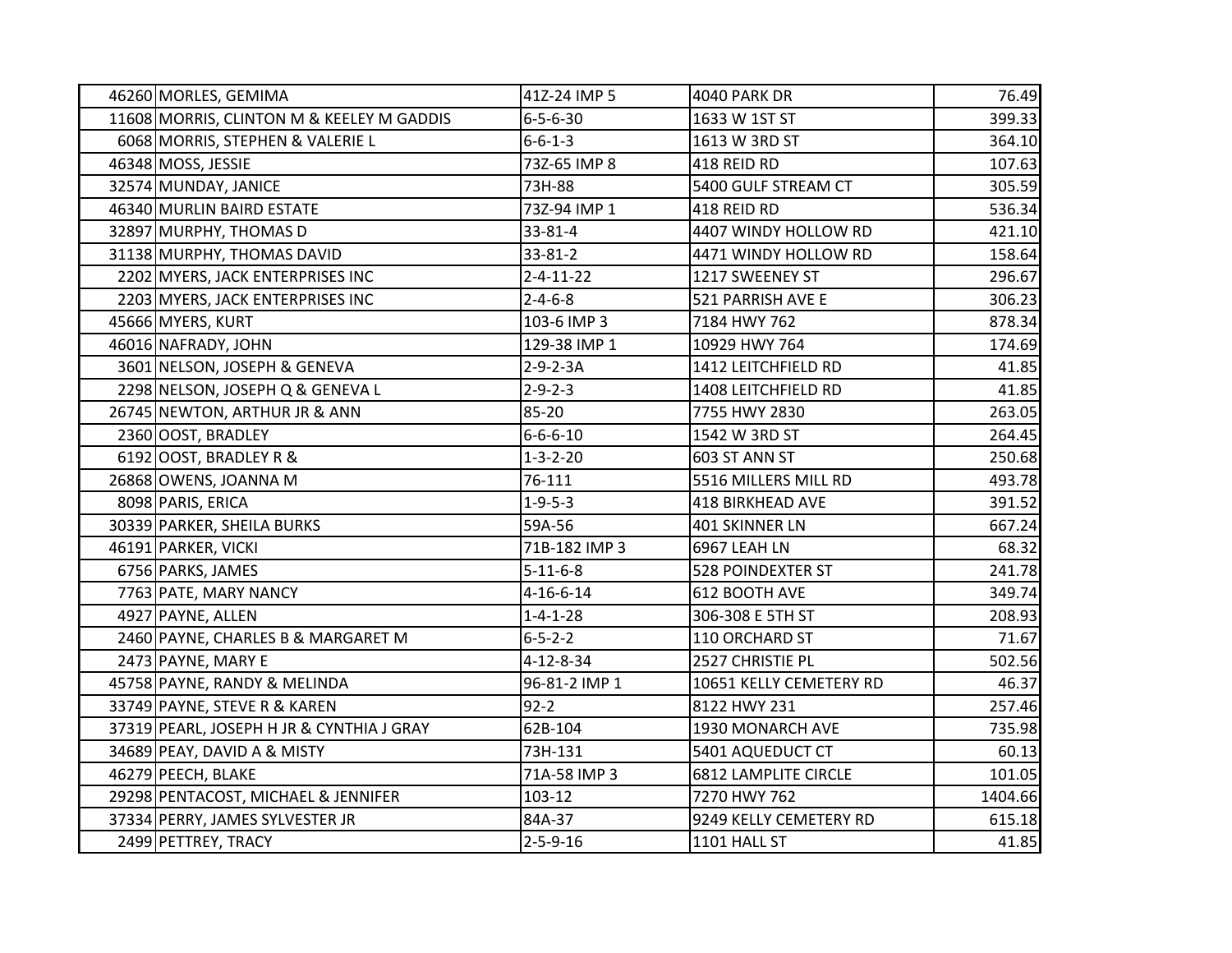| 8692 PIERCE, PHYLLIS GAIL & CLIFTON R | $6 - 11 - 4 - 9$  | 2409 W 5TH ST             | 101.52  |
|---------------------------------------|-------------------|---------------------------|---------|
| 15129 POINTER, WAYNE H                | $6 - 18 - 2 - 3$  | 910 DEER HAVEN DR         | 282.00  |
| 2537 PORTER, AMANDA GIBSON            | $1 - 7 - 11 - 9$  | 725 HATHAWAY ST           | 59.74   |
| 2538 PORTER, AMANDA GIBSON            | 2-5-4-24A         | 1007 HALL ST              | 44.85   |
| 31434 PORTER, CHARLES E & LINDA K     | $33-10$           | 5031 WINDY HOLLOW RD      | 208.36  |
| 27196 POTTS, TIMOTHY K                | 83-14             | 10711 HWY 334             | 3407.03 |
| 4257 PRATHER, ROBERT D                | $1 - 1 - 7 - 20$  | 112 W 2ND ST              | 925.04  |
| 18736 PURGERSON, JEFF                 | 4-20-12-9         | 2122 CARRIAGE DR          | 1316.20 |
| 34365 QUINN, DARLENE S & THOMAS       | 73B-47            | 4918 GRANDVIEW DR         | 633.01  |
| 2600 QUINN, THOMAS M & DARLENE C      | $3 - 7 - 5 - 75$  | 601 E 26TH ST             | 374.25  |
| 32499 RALPH, LARRY G                  | 42A-26            | 7940 HWY 81               | 166.50  |
| 46189 RAMIREZ, AUTION                 | 71B-122 IMP 3     | 7343 LAMPLITE CIRCLE      | 109.22  |
| 31313 RATLIFF, STACI                  | 42-12-43          | 4374 WINDY HOLLOW RD      | 1365.97 |
| 42701 RECOMMENDED MANAGEMENT LLC      | 86A-1             | 6340 WATERFIELD DR        | 208.36  |
| 42702 RECOMMENDED MANAGEMENT LLC      | 86A-1C            | 6330 WATERFIELD DR        | 208.36  |
| 42703 RECOMMENDED MANAGEMENT LLC      | 86A-1D            | 6320 WATERFIELD DR        | 208.36  |
| 19706 RECOMMENDED MANAGEMENT TEAM LLC | $6 - 18 - 3 - 5$  | 4130 HARBOR HILLS TRACE   | 208.36  |
| 37652 RECOMMENDED MANAGEMENT TEAM LLC | 61A-141-6         | 300 CINDERELLA DR         | 110.19  |
| 41879 RECOMMENDED MANAGEMENT TEAM LLC | 86A-1A            | <b>HWY 405</b>            | 388.38  |
| 42400 RECOMMENDED MANAGEMENT TEAM LLC | 62H-8             | 2834 WIMSATT CT           | 273.84  |
| 4886 RENFROW, CHARLOTTE EVONNE        | $5 - 3 - 6 - 14$  | 904 W 11TH ST             | 44.85   |
| 2665 RENFROW, JEANIE                  | $5 - 3 - 6 - 15$  | 902 W 11TH ST             | 83.62   |
| 4396 RENFROW, ROBERT CARL             | $2 - 8 - 9 - 3$   | 1708 ALEXANDER AVE        | 75.85   |
| 13977 REVLETT, FRANK M & ANITA S      | $1-9-19-3$        | 2014 E 10TH ST            | 961.11  |
| 41433 REYNOLDS, DARLENE JOY           | 73F-3             | 1909 REID RD              | 461.08  |
| 2673 REYNOLDS, J W & GLADYS           | $5 - 6 - 1 - 7$   | 1435 W 9TH ST             | 62.74   |
| 13982 REYNOLDS, MARVIN E JR & KAREN A | $6 - 14 - 13 - 5$ | 708-710 DEER TRAIL        | 1175.45 |
| 45601 RHODES, TAMMY L & STEVE         | 120-17 IMP 2      | 6755 AULL RD              | 441.43  |
| 27394 RICHARDS, CATALINA              | $92 - 6$          | RED HILL MAXWELL RD       | 93.82   |
| 46086 RICHARDS, JONATHAN              | 73Y-12 IMP 3      | 5114 HWY 144              | 84.70   |
| 27404 RICHMOND, EW                    | 86A-4A            | <b>WRIGHTS LANDING RD</b> | 339.27  |
| 2702 RIDINGS, MARY L                  | $6 - 5 - 7 - 15$  | 1532 HERR AVE             | 149.25  |
| 46350 ROBBINS, ROGER                  | 73Z-74 IMP 3      | 418 REID RD               | 68.32   |
| 46297 ROBERSON, ASHLEY                | 71B-50 IMP 3      | 6953 LESLIE LN            | 223.76  |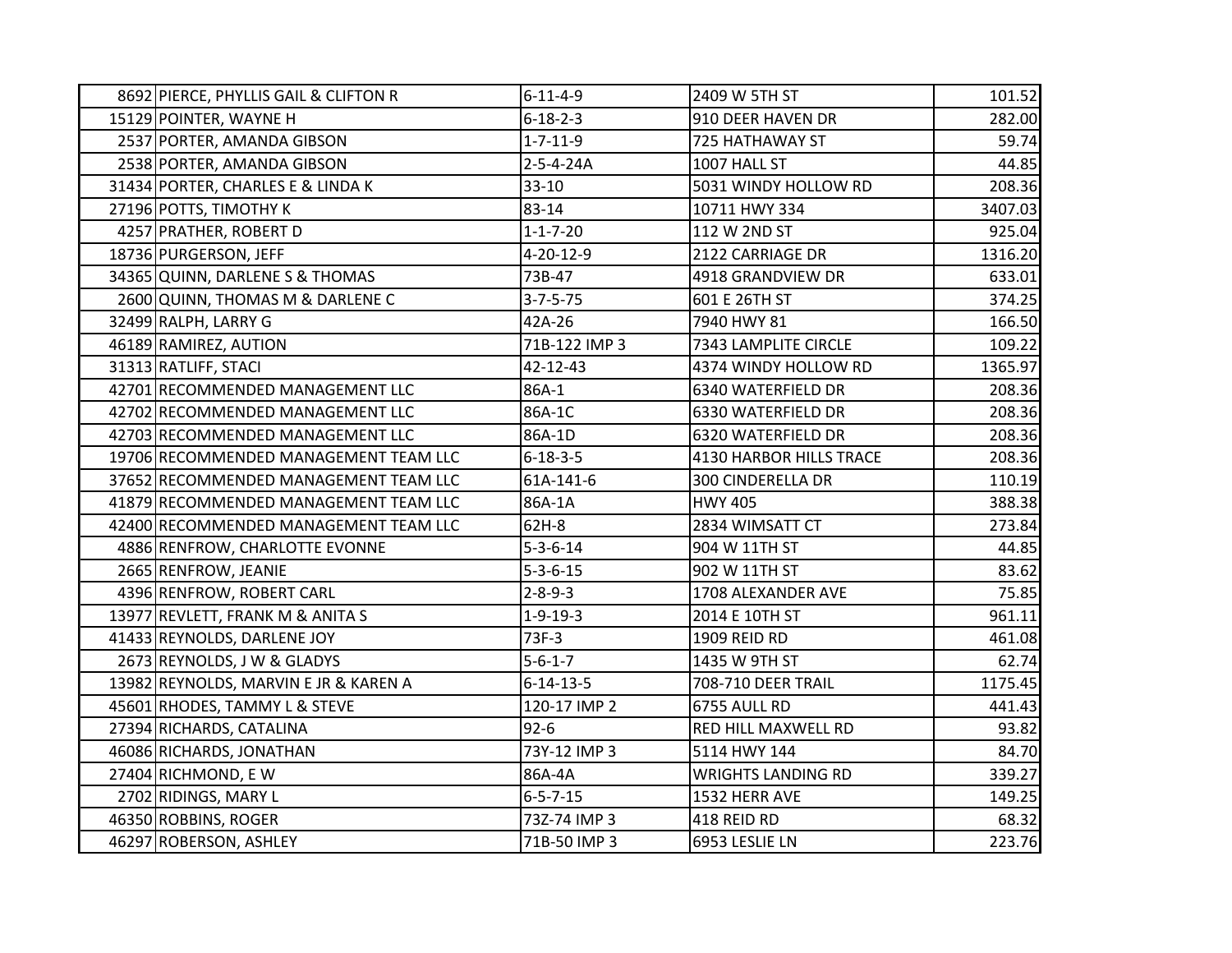| 38376 ROBERT, MARY SPOA TRUST         | $55-9-5$          | 110 CARLTON DR        | 6529.68 |
|---------------------------------------|-------------------|-----------------------|---------|
| 27463 ROBERTS, CLARENCE D & JEAN      | 38E-13            | 5310 ASHLAND AVE      | 848.87  |
| 31917 ROBERTS, JEREMIAH D & VALARIE M | 73H-89            | 2211 ARLINGTON PK DR  | 307.21  |
| 10112 ROBERTS, KIMBERLY               | $4 - 6 - 2 - 39$  | 1000 PARRISH AVE W    | 615.33  |
| 42394 ROBERTS, TABATHA & DANNY        | 125-43            | 12544 HWY 951         | 3439.74 |
| 2740 ROBINSON, HUBERT T JR & DAVITA L | $5 - 13 - 1 - 1$  | 3010 CRAVENS AVE      | 376.62  |
| 38377 ROBY, MARY SPOA TRUST           | $55-9-4$          | 234 CARLTON DR        | 5701.68 |
| 42131 RODGERS, KRISTY C & DAVID A     | $56 - 42 - 1$     | 385 HILL BRIDGE RD    | 3046.53 |
| 46324 ROGERS, GARY                    | 97Z-22 IMP 4      | 8400 HWY 405          | 267.97  |
| 4985 ROGERS, KEN                      | 3-9-6-11A         | 2953 ALLEN ST         | 102.71  |
| 11823 ROSECRANS, KENNETH LIFE ESTATE  | $5 - 11 - 18 - 1$ | 702 POINDEXTER ST     | 65.71   |
| 15353 ROSS, CLINT & NANNIE BETHEL     | $3 - 18 - 1 - 3$  | 1925 GUNSTON PL       | 615.82  |
| 8071 ROWAN, ALMA & ET AL              | $2 - 7 - 1 - 1$   | 1402 HALL ST          | 200.58  |
| 45637 RUDISELL, BRIAN                 | 85-9 IMP 3        | 7848 HWY 2830         | 551.04  |
| 46092 RUE, DAVID                      | 73Z-67 IMP 4      | 418 REID RD           | 107.63  |
| 3993 RUNYON, JO NELL                  | $2 - 5 - 4 - 11$  | 1002 JACKSON ST       | 41.85   |
| 6313 RUNYON, JO NELL                  | $2 - 5 - 4 - 12$  | 1006 JACKSON ST       | 41.85   |
| 29763 RUSSELL, DANIEL LYNN            | 87-51             | 2450 SOUTH HAMPTON RD | 3093.96 |
| 6980 R3 PROPERTIES LLC                | 5-10-15-7A        | 2630 LANCASTER AVE    | 265.04  |
| 2790 SAMPSON COAL COMPANY INC         | $5 - 4 - 12 - 14$ | 1108 W 8TH ST         | 50.80   |
| 7770 SAMPSON, ERNIE                   | $1 - 9 - 11 - 18$ | 1734 MCCULLOCH AVE    | 285.94  |
| 7781 SAMPSON, ERNIE                   | $6 - 8 - 2 - 30$  | 53 GILMOUR CT         | 222.69  |
| 7782 SAMPSON, ERNIE                   | $6 - 9 - 2 - 24$  | 1702 LOCK AVE         | 193.43  |
| 7809 SAMPSON, ERNIE                   | $5 - 4 - 12 - 5$  | 1111 W 9TH ST         | 220.87  |
| 36306 SAMPSON, ERNIE                  | $20 - 12 - 1$     | 620 HWY 1554          | 954.93  |
| 27633 SAMPSON, ERNIE & MARTHA         | 28-60             | <b>OAKFORD RD</b>     | 180.56  |
| 2792 SAMPSON, ROY COAL CO INC         | $5 - 4 - 12 - 8$  | 811 PLUM ST           | 157.03  |
| 7778 SAMPSON, ROY ERNEST              | $5 - 6 - 3 - 3$   | 922 HICKMAN AVE       | 131.35  |
| 46203 SCHARTUNG, BRANDON              | 71Z-12 IMP 2      | 6845 HWY 2830         | 101.05  |
| 45912 SCHOLZ, GARY & KIMERLY          | 71B-74 IMP 3      | 7379 LAMPLITE CIRCLE  | 92.88   |
| 30860 SCHWARTZ, JAMES W & BARBARA J   | $8 - 3$           | <b>HWY 56</b>         | 338.62  |
| 46352 SEATON, DANIELLE                | 73Z-78 IMP 5      | 418 REID RD           | 69.94   |
| 46090 SEATON, TINA                    | 73Z-59 IMP 3      | 418 REID RD           | 86.32   |
| 46091 SEBREE, WILLIAM                 | 73Z-63 IMP 5      | 418 REID RD           | 71.60   |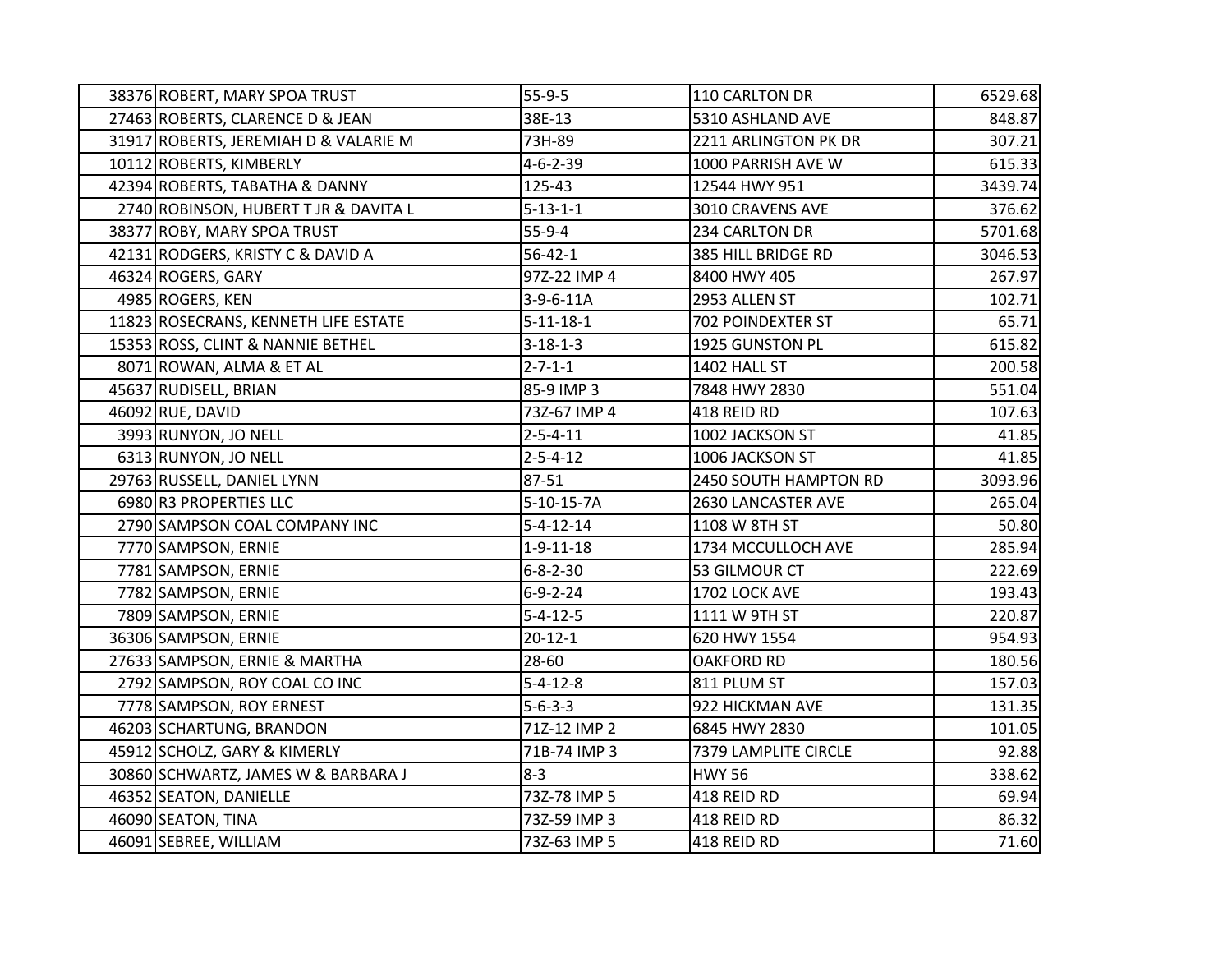| 42739 SECRETARY OF HOUSING & URBAN DEV  | 73E-42            | 5315 WEBSTER LN        | 266.32  |
|-----------------------------------------|-------------------|------------------------|---------|
| 21555 SHADRICK, ERNEST & MAGGIE         | $1 - 9 - 12 - 1$  | 2027 HUGHES AVE        | 789.30  |
| 46305 SHADWICK, MICHAEL                 | 71B-93 IMP 3      | 6979 KRIS AVE          | 264.68  |
| 4493 SHAUNTEE, MARY HELEN               | $5 - 10 - 4 - 5$  | 2015 W 9TH ST          | 237.59  |
| 8079 SHEPHERD, JAMES R                  | $1 - 8 - 3 - 2$   | 512 MONTGOMERY AVE     | 36.47   |
| 45993 SHIREL, KENNEY                    | 71B-209 IMP 2     | 6924 LEAH LN           | 223.76  |
| 46042 SHOUP, MATTHEW A                  | 97Z-48 IMP 3      | 8400 HWY 405           | 182.87  |
| 2870 SHOWN, EVELYN                      | $5 - 1 - 1 - 15$  | 630 CEDAR ST           | 198.82  |
| 2888 SIMPSON, JERRY B SR & CECILIA FAYE | $6 - 10 - 3 - 1$  | 20 RIVER RD            | 119.42  |
| 29811 SINNETT, JAMES & JANICE           | 15A-38            | 7034 HWY 815           | 199.24  |
| 27825 SINNETT, JAMES, JANICE & EMMA     | 15A-39            | <b>HWY 815</b>         | 142.91  |
| 4516 SINNETT, JUDITH G                  | $2 - 7 - 2 - 7$   | 1418 JACKSON ST        | 29.88   |
| 6221 SINNETT, MARY ELIZABETH            | $2 - 7 - 2 - 8$   | 1420 JACKSON ST        | 32.90   |
| 6222 SINNETT, MARY ELIZABETH            | $2 - 7 - 2 - 11$  | 1428 JACKSON ST        | 136.13  |
| 6223 SINNETT, MARY ELIZABETH            | $2 - 9 - 6 - 28$  | 1405 JACKSON ST        | 44.85   |
| 6232 SINNETT, MARY ELIZABETH            | $2 - 5 - 4 - 10$  | 1000 JACKSON ST        | 38.87   |
| 46085 SKIMMERHORN, MARK & ANGELA J      | 73Y-11 IMP 3      | 5114 HWY 144           | 76.49   |
| 2900 SLATON, CHARLES A                  | $5 - 8 - 8 - 4$   | 1811 PARRISH AVE W     | 263.24  |
| 5468 SMITH, CHESTER & REBECCA           | $1 - 5 - 16 - 5$  | 424 BOLIVAR ST         | 42.43   |
| 5471 SMITH, CHESTER & REBECCA           | $2 - 8 - 6 - 18A$ | 1808 E 15TH ST         | 44.85   |
| 5472 SMITH, CHESTER & REBECCA           | $2 - 8 - 6 - 20$  | 1804 E 15TH ST         | 44.85   |
| 27873 SMITH, J C                        | 130-61            | <b>HWY 54</b>          | 78.46   |
| 27874 SMITH, J C                        | 130A0-97          | <b>WALNUT ST</b>       | 502.91  |
| 2920 SMITH, JUNIUS K                    | $6 - 9 - 2 - 7$   | <b>1617 OHIO ST</b>    | 329.47  |
| 9779 SMITH, REBECCA L MARTIN            | $1 - 8 - 7 - 9$   | 720 STONE ST           | 95.55   |
| 27907 SNELSON, JESSIE OLIVER            | 107-33            | <b>GOBLER FORD RD</b>  | 89.92   |
| 45868 SNYDER, MELLISSA                  | 71A-35 IMP 3      | 6871 LAMPLITE CIRCLE   | 207.42  |
| 2948 SOWDERS, BETTY JEAN                | $1 - 7 - 13 - 6$  | 712 JACKSON ST         | 41.85   |
| 15804 SPURRIER, SARAH                   | $4 - 21 - 4 - 50$ | 4012 GRIFFITH AVE S    | 1980.56 |
| 33795 SPURRIER, STEVE                   | 84-57             | 8931 AUBREY RD         | 1043.61 |
| 11177 STALLINGS, CHRISTOPHER A          | 3-12-10-19        | <b>608 STOCKTON DR</b> | 617.11  |
| 46341 STANLEY, KENDRA NICHOLE           | 73Z-11 IMP 5      | 418 REID RD            | 73.21   |
| 6698 STAPLES, DAVE R                    | $5 - 3 - 5 - 14$  | 1114 W 11TH ST         | 352.76  |
| 46353 STAPLETON, LENA                   | 73Z-89 IMP 3      | 418 REID RD            | 212.32  |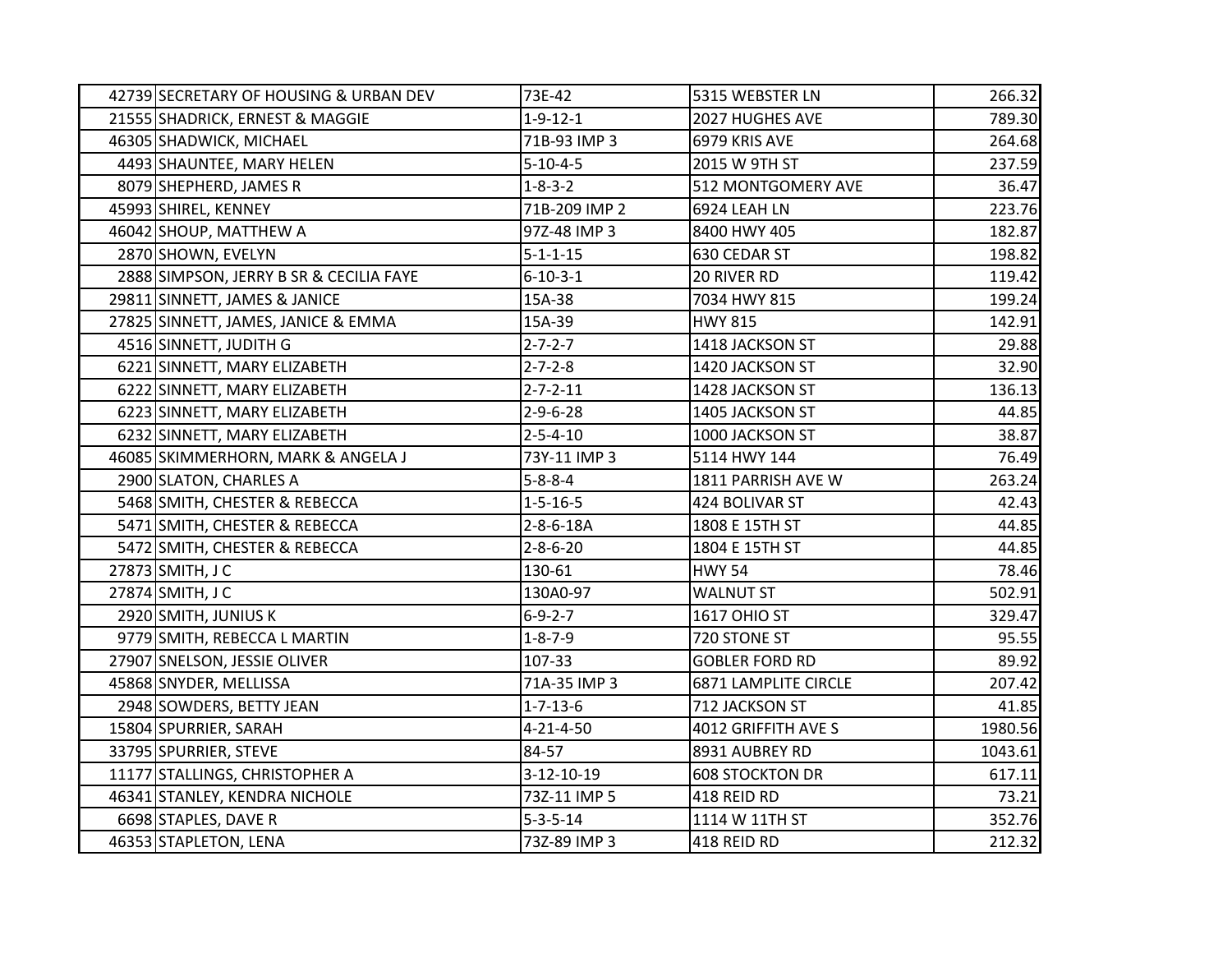| 33056 STEWART, EDWARD R ESTATE          | 59A-42             | 390 HWY 140 W               | 134.74  |
|-----------------------------------------|--------------------|-----------------------------|---------|
| 8345 STEWART, KENNETH & MICHELLE        | $3 - 8 - 10 - 10$  | 2602 DAVIESS ST             | 349.74  |
| 10164 STILES, JOHN WAYNE                | $5 - 13 - 1 - 18$  | 1020 PIEDMONT DR            | 369.48  |
| 21014 STILES, JOHN WAYNE                | 4-20-22-18         | 2131 BELMONT DR             | 1070.76 |
| 46014 STINNETT, KEVIN                   | 96-34 IMP 5        | 347 POTTS RD                | 68.32   |
| 2989 STINNETT, MARY LOU                 | $3-10-5-16$        | 3207 JEFFERSON ST           | 351.59  |
| 3012 STRAWN, BERNIE C & JANICE B        | $2 - 1 - 8 - 1$    | 1304 ST ANN ST              | 978.18  |
| 39699 SUTHERLAND, JAMES JR & AMANDA M   | 73F-46             | 4920 CAMBRIDGE DR           | 1123.76 |
| 3043 SWANK, DONNIE R & CANDYCE G        | $6 - 5 - 2 - 1$    | 104 ORCHARD ST              | 119.42  |
| 28100 SWEENEY, JOHN M & WANDA M         | 73B-17             | 4925 GRAHAM LN              | 657.43  |
| 3047 SWIFT, EMMA LEE                    | $1 - 9 - 7 - 5$    | 636 HIGHLAND AVE W          | 303.85  |
| 18708 SZETELA, TINA M                   | 3-38-9-334         | 2987 SUMMER POINT CT        | 3188.21 |
| 45714 TANNER, MARK                      | 73Z-148 IMP 1      | 418 REID RD                 | 60.13   |
| 29566 TANNER, RONALD & MARGARET A       | 20-32              | 1870 FOGLE RD               | 824.33  |
| 45611 TAPIA, RAFAEL                     | 2-11 IMP 1         | 8142 CURDSVILLE DELAWARE    | 793.22  |
| 46317 TAYLOR, FRONA                     | 71B-181 IMP 4      | 6963 LEAH LN                | 191.04  |
| 10442 TAYLOR, MARY EVELYN               | $5 - 11 - 3 - 31$  | 2227 W 7TH ST               | 189.26  |
| 4611 TAYLOR, MARY K                     | $2 - 6 - 6 - 2$    | 1504 HATHAWAY ST            | 44.85   |
| 3087 TAYLOR, NORMA B                    | $4 - 18 - 8 - 4$   | 3521 GRIFFITH AVE S         | 742.45  |
| 7608 TAYLOR, RHONDA E                   | $1 - 3 - 2 - 28$   | 501 ST ANN ST               | 713.20  |
| 14308 TERRY, BRENDA                     | $4 - 24 - 3 - 9$   | 2416 TAMARACK RD            | 894.01  |
| 33124 THE PACIFIC WEST GROUP INC        | 59A-15             | 209 HWY 140 W               | 175.63  |
| 46190 THERBER, TIM                      | 71B-140 IMP 2      | 7077 LAMPLITE CIRCLE        | 109.22  |
| 46186 THOMPSON, AMBER                   | 71B-27 IMP 5       | <b>6968 LAMPLITE CIRCLE</b> | 117.42  |
| 45892 THOMPSON, RICHARD                 | 2-13 IMP 3         | 8264 CURDSVILLE DELAWARE    | 199.24  |
| 46126 TOMAS, MAGDALENA                  | 41Z-14 IMP 3       | 4040 PARK DR LOT 14         | 78.16   |
| 4442 TONG, WAYNE                        | $5 - 11 - 12 - 12$ | 2610 CRAVENS AVE            | 205.36  |
| 3155 TOOTERS LAWN MOWERS PARTS & REPAIR | $3-10-2-24$        | 3210 JEFFERSON ST           | 599.85  |
| 28278 TOWERY, JERRY W & RAMONDA B       | 73C-1              | 5840 GRAHAM LN              | 508.52  |
| 28279 TOWERY, JERRY W & RAMONDA B       | 73C-2              | 5830 GRAHAM LN              | 906.15  |
| 5512 TOWERY, MARGARETTE E               | $6 - 10 - 6 - 41$  | 2506 EBACH ST               | 216.73  |
| 19097 TRACY, JOHN D & DERRICK S JONES   | $3 - 17 - 13 - 21$ | 172 HOLMES DR               | 1193.48 |
| 4215 TURNER, JEANNIE F                  | $6 - 5 - 1 - 18$   | 81 WOODFORD AVE             | 314.57  |
| 4728 UNDERHILL, GLENDORA &              | $1 - 8 - 6 - 20$   | 703 STONE ST                | 304.41  |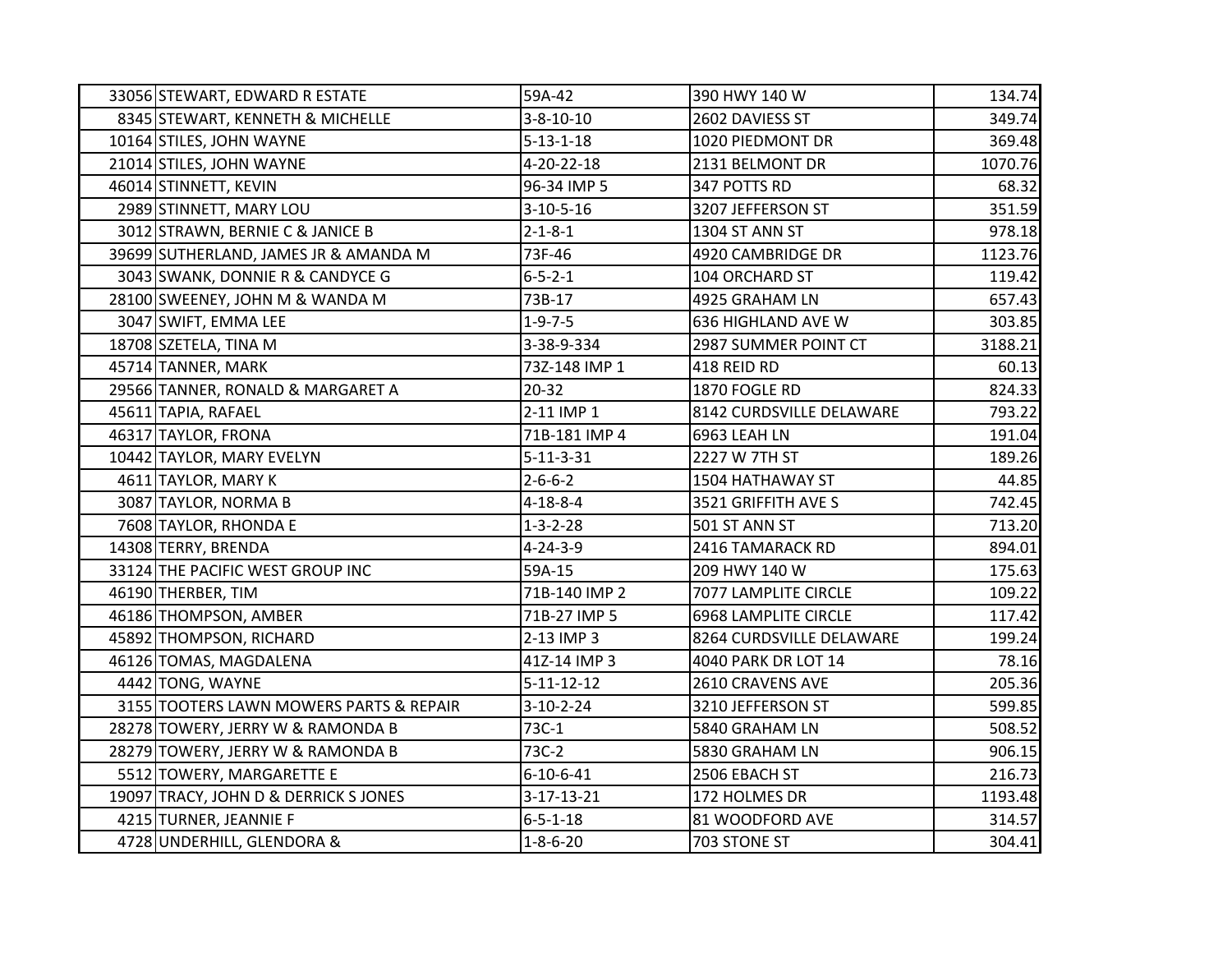| 46028 VANCE, JOSH                        | 71B-12 IMP 2      | 6981 LAMPLITE CIRCLE        | 321.97  |
|------------------------------------------|-------------------|-----------------------------|---------|
| 45785 VELCZQUEZ, MARCELINO               | 71A-2 IMP 1       | <b>6713 LAMPLITE CIRCLE</b> | 84.70   |
| 14437 WADDELL, MARY C & LULA M           | $4 - 24 - 1 - 6$  | 3835 BUCKLAND SQUARE        | 1046.17 |
| 10962 WADE, CASSANDRA                    | $3-9-14-12$       | 240 TREMONT DR              | 507.31  |
| 3699 WALKER, WINFIELD & EDNA             | $5 - 13 - 7 - 40$ | 906 HOLLY AVE               | 139.13  |
| 39248 WARD, MICHAEL S                    | 79-57             | 2550 HWY 140 E              | 780.14  |
| 3245 WARD, SUSAN MARIE                   | $5 - 11 - 7 - 8$  | <b>618 POINDEXTER ST</b>    | 71.67   |
| 36393 WARNER, WENDELL JR                 | $26-19$           | 5838 MAY RD                 | 521.61  |
| 45888 WATHEN, JOHN & ANGELA              | 122-67 IMP 4      | 8159 CRISP RD               | 518.34  |
| 3263 WATKINS, LAURA E                    | $5 - 10 - 11 - 6$ | 2523 W 8TH ST               | 291.90  |
| 41360 WATSON, BRENDA JUNE &              | 62B-74            | 2004 MCCULLOCH AVE          | 387.40  |
| 46351 WATSON, GLENN ESTATE               | 73Z-76 IMP 2      | 418 REID RD                 | 68.32   |
| 6363 WEST SIDE AUTO PARTS INC            | $5 - 10 - 16 - 6$ | 2225 LANCASTER AVE          | 119.42  |
| 6365 WEST SIDE AUTO PARTS INC            | $5 - 10 - 16 - 5$ | 2221 LANCASTER AVE          | 119.42  |
| 46240 WESTENBARGER, DEREK                | 77Z-17 IMP 7      | 6556 HWY 231                | 92.88   |
| 18741 WESTERFEILD, TW                    | $3-11-12-9$       | 941 DIXIANA DR              | 2108.20 |
| 28519 WESTERFIELD, FRANKLYN D & SHARON   | 91-49             | 6998 MASONVILLE HABIT RD    | 1714.53 |
| 8282 WESTERFIELD, STEVE J & JENNIFER M   | $6 - 12 - 2 - 33$ | 2702 W 4TH ST               | 324.12  |
| 34418 WESTERFIELD, TERRY W & DANA M      | 63A-50            | 1839 FOORS LN               | 5983.80 |
| 14508 WESTERFIELD, TERRY WAYNE           | $5 - 8 - 1 - 23$  | 1201 BOSLEY RD              | 2080.37 |
| 46123 WHEATLEY, CHRIS                    | 71Z-28 IMP 2      | 6828 THOMA DR               | 191.04  |
| 7765 WHEATLEY, GELITA                    | $3 - 7 - 5 - 66$  | 600 E 26TH ST               | 135.56  |
| 45621 WHEELER, NANCY                     | 71A-102 IMP 1     | 6751 LESLIE LN              | 191.04  |
| 3787 WHITEHOUSE, CHARLES S & MELISSA S   | $3 - 13 - 6 - 3$  | 1549 E 26TH ST              | 101.52  |
| 29157 WILKEY, TERRY & LINDA              | 33-39-2           | 8545 MILLER MURPHY RD       | 397.23  |
| 30794 WILLENBORG, DEREK BRADLEY          | 125-44-1          | 12586 HWY 951               | 379.25  |
| 31016 WILLIAMS, LAURIE A & CHRISTOPHER W | $33 - 72 - 8$     | 4906 WINDY HOLLOW RD        | 1287.42 |
| 14557 WILLIAMS, PHILLIP & SHIRLEY        | $3-12-20-4$       | 627 AMHERST DR              | 1360.38 |
| 28632 WILLIAMS, ROGER                    | 33-74-7           | 4750 WINDY HOLLOW RD        | 272.22  |
| 10608 WILLIAMS, W MATTHEW                | $4 - 1 - 1 - 11$  | 1413 WALNUT ST              | 686.35  |
| 28657 WILSON, JON D                      | 97-67             | 1436 YELVINGTON K'VILLE     | 135.94  |
| 31523 WIMSATT, LISA C                    | $46 - 8$          | <b>RIVER RD</b>             | 597.16  |
| 35304 WIMSATT, ROBERT J & LISA           | 46-13             | 1946 RIVER RD               | 3277.22 |
| 17235 WIMSATT, ROBERT J & LISA C         | $6 - 22 - 1 - 9A$ | 4490 HARBOR HILLS TRACE     | 28.36   |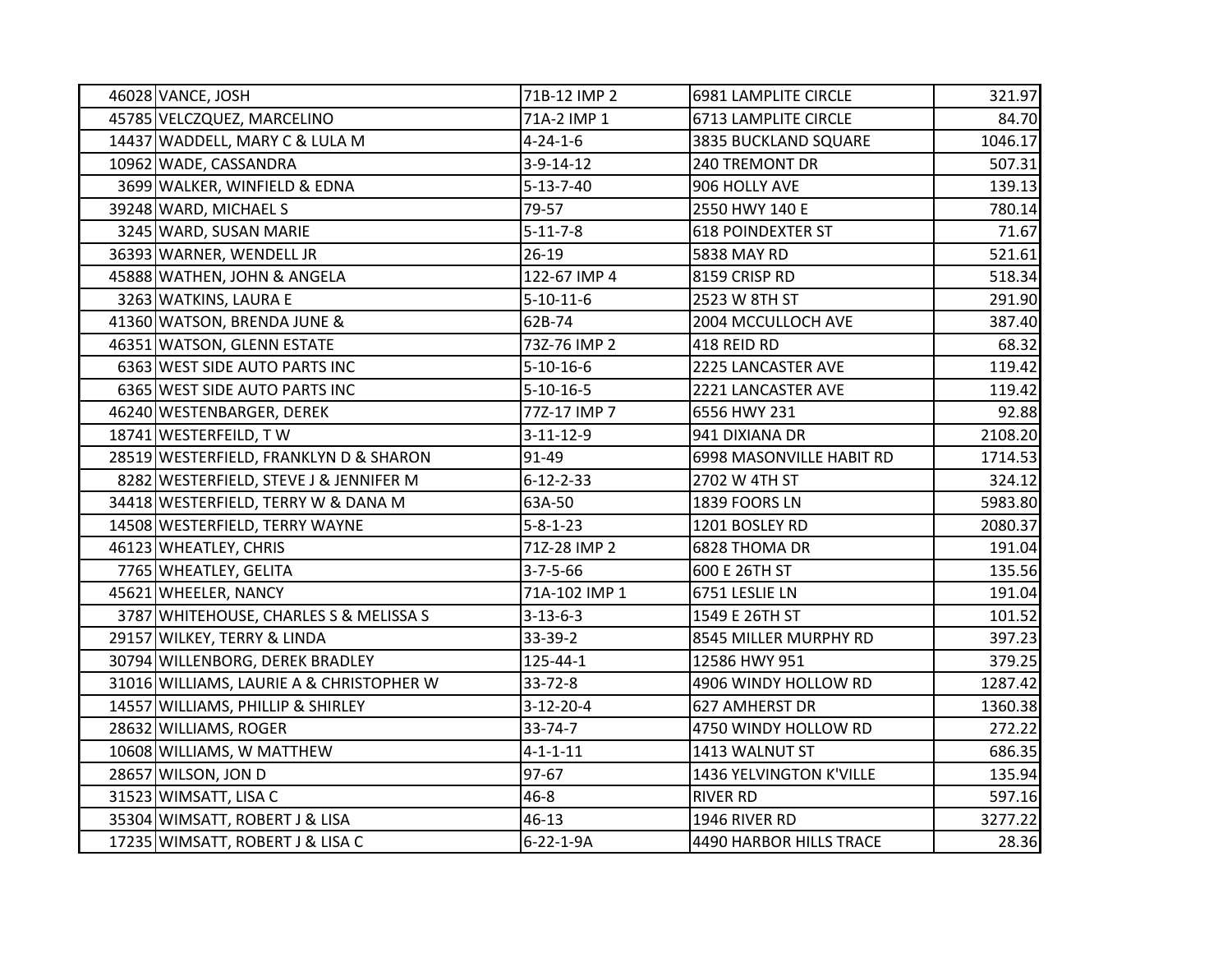|            | 17236 WIMSATT, ROBERT J & LISA C                  | 6-22-1-9B                                            | 4500 HARBOR HILLS TRACE                  | 28.36              |
|------------|---------------------------------------------------|------------------------------------------------------|------------------------------------------|--------------------|
|            | 3392 WINK, LEONA R                                | $3 - 10 - 7 - 7$                                     | 3220 DAVIESS ST                          | 382.00             |
|            | 41781 WITT, SHAUN                                 | 73H-5                                                | 1913 KEENLAND PKWY                       | 141.95             |
|            | 3405 WOOD, EURIA & SHIRLEY                        | $5 - 4 - 3 - 26$                                     | 505 MAPLE ST                             | 35.88              |
|            | 3411 WOODARD, JAMES M & TERESA B                  | $5 - 10 - 2 - 7$                                     | 2321 W 9TH ST                            | 59.74              |
|            | 3430 WOOLEN, ETHELYN MRS                          | $2 - 10 - 5 - 11$                                    | 1649 GLENDALE AVE                        | 173.12             |
|            | 45682 WOOTTON, DAVID                              | 127-48 IMP 1                                         | 11271 HWY 144                            | 808.00             |
|            | 45730 WORTH, LEONARD                              | 113-133 IMP 1                                        | 7979 OLD HWY 54                          | 305.59             |
|            | 35414 WRIGHT, BRENDA                              | $15A-2-1$                                            | <b>HWY 56</b>                            | 28.36              |
|            | 45959 WRIGHT, BRENDA                              | 15A-2 IMP 1                                          | <b>HWY 815</b>                           | 164.85             |
|            | 3438 WRIGHT, DOROTHY                              | $5 - 9 - 3 - 24$                                     | 921 MCGILL ST                            | 41.85              |
|            | 34221 YC BASHAM PROPERTIES LLC                    | 108-51                                               | 1968 STINNETT RD                         | 730.71             |
|            | 34223 YC BASHAM PROPERTIES LLC                    | 84A-44                                               | 10138 HWY 405                            | 870.15             |
|            | 45669 YOUNG, GREG                                 | 40-51 IMP 2                                          | 3922 KELLER RD                           | 387.40             |
|            | 3459 YOUNG, JAMES E & BURMA G                     | $4 - 17 - 10 - 4$                                    | 1122 HALIFAX DR                          | 909.55             |
|            | 28847 YOUNG, WILLIAM & RUTH                       | 38-141                                               | 1327 WORTHINGTON RD                      | 1534.52            |
|            | 3465 ZAMBRANO, ALAN C & NATALIE                   | $4 - 2 - 3 - 7$                                      | 1806 MCCREARY AVE                        | 1250.30            |
|            |                                                   |                                                      |                                          |                    |
|            |                                                   |                                                      |                                          |                    |
|            |                                                   | 2016 Oil and Gas Bills                               |                                          |                    |
| Tax Bill # | <b>Property Owner</b>                             | <b>Property Type</b>                                 | Tax ID                                   | <b>Amount Due</b>  |
|            | 46399 ANCHORED INVESTMENTS LLC                    | BILL # - 5 OIL                                       | TAX ID - 635992                          | 58.25              |
|            | 46400 ANDERSON JAY                                | BILL # - 6 OIL                                       | TAX ID - 635923                          | 243.23             |
|            | 46489 LAST DITCH PETROLEUM LLC                    | <b>BILL # - 95 OIL</b>                               | TAX ID - 636018                          | 28.93              |
|            | 46503 MCNEAL MARTHA PARKER                        | <b>BILL # - 109 OIL</b>                              | TAX ID - 636002                          | 50.56              |
|            | 46524 PADGETT ELLEN G                             | <b>BILL # - 130 OIL</b>                              | TAX ID - 636025                          | 30.79              |
|            | 46395 SUSPENSE*                                   | BILL # - 1 OIL                                       | TAX ID - 635898                          |                    |
|            |                                                   |                                                      |                                          |                    |
|            |                                                   |                                                      |                                          |                    |
|            |                                                   | <b>Bills Listed Below are Not for Sale</b>           |                                          |                    |
|            |                                                   | 2016 Tangible Property Tax Bills                     |                                          | 469.96             |
| Tax Bill # | <b>Property Owner</b>                             | <b>Property Type</b>                                 | <b>Address</b>                           | <b>Amount Due</b>  |
|            | 43686 AEROPOSTALE INC 489                         | <b>TANGIBLE PROPERTY</b>                             | 5000 FREDERICA ST                        | 2134.31            |
|            | 43709 ALPHATEK SOLUTIONS LLC<br>42808 B E DESIGNS | <b>TANGIBLE PROPERTY</b><br><b>TANGIBLE PROPERTY</b> | 2200 E PARRISH AVE<br>315 WASHINGTON AVE | 1754.05<br>1258.35 |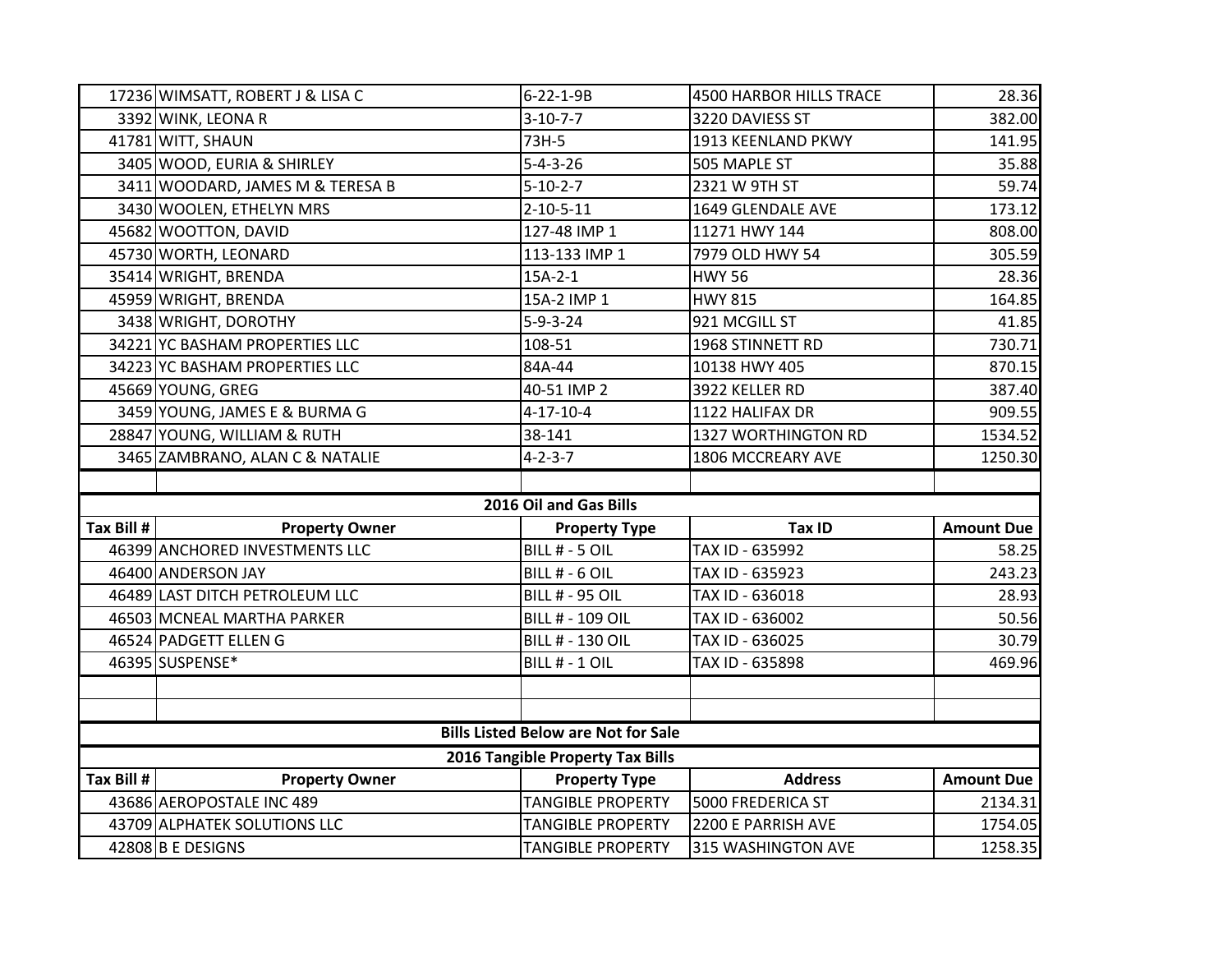| 42823 BC ENTERTAINMENT               | <b>TANGIBLE PROPERTY</b> | 1816 CECILIA CT       | 68.48   |
|--------------------------------------|--------------------------|-----------------------|---------|
| 42857 BRICK HOUSE PIZZA LLC          | <b>TANGIBLE PROPERTY</b> | 2410 FREDERICA ST     | 84.59   |
| 44790 CUSTOM VAPORS LLC              | <b>TANGIBLE PROPERTY</b> | 3118 ALVEY PK DR      | 606.63  |
| 42984 DON MARIO RESTAURANT           | <b>TANGIBLE PROPERTY</b> | 2100 W 2ND ST         | 288.13  |
| 43881 DOUGLAS DANT SIGNS             | <b>TANGIBLE PROPERTY</b> | 2520 LAWRIN COURT     | 237.05  |
| 43014 ELL BEE TOWING LLC             | <b>TANGIBLE PROPERTY</b> | 309 E 16TH ST         | 51.73   |
| 43923 ELLENS NEW & USED TREASURES    | <b>TANGIBLE PROPERTY</b> | 1323 BOSLEY RD        | 58.66   |
| 43016 EMBREY TALEA                   | <b>TANGIBLE PROPERTY</b> | 223 A ST ANN ST       | 72.58   |
| 43025 EVAN TAYLOR LAW OFFICES        | <b>TANGIBLE PROPERTY</b> | 2207 FREDERICA ST     | 63.89   |
| 43959 FIRE MOUNTAIN RESTAURANTS LLC  | <b>TANGIBLE PROPERTY</b> | 4500 FREDERICA ST     | 6210.19 |
| 44898 GOLFLAND HOBBIES & RECREATION  | <b>TANGIBLE PROPERTY</b> | 1864 OLD CALHOUN RD   | 1486.38 |
| 44899 GOLFLAND KARTING & SPEEDWAY    | <b>TANGIBLE PROPERTY</b> | 1864 OLD CALHOUN RD   | 423.15  |
| 44904 GRADYS AUTOMOTIVE CONCEPTS INC | <b>TANGIBLE PROPERTY</b> | <b>HWY 81</b>         | 106.84  |
| 44906 GRASS MASTERS LAWN CARE        | <b>TANGIBLE PROPERTY</b> | 6988 MILTON RD        | 300.20  |
| 44042 HAGAN CONSTRUCTION CO INC      | <b>TANGIBLE PROPERTY</b> | 3645 EDNA CT          | 282.24  |
| 43131 HANCOCK FABRICS #1316H         | <b>TANGIBLE PROPERTY</b> | 3333 FREDERICA ST     | 1921.18 |
| 44055 HEALTH QUEST MEDICAL CARE PSC  | <b>TANGIBLE PROPERTY</b> | 2200 PARRISH AVE E    | 536.81  |
| 43151 HIGI SH LLC                    | <b>TANGIBLE PROPERTY</b> | 2630 FREDERICA ST     | 32.07   |
| 43152 HIGI SH LLC                    | <b>TANGIBLE PROPERTY</b> | 1735 SCHERM RD        | 57.74   |
| 44064 HIGI SH LLC                    | <b>TANGIBLE PROPERTY</b> | 1670 STARLITE DR      | 48.90   |
| 44065 HIGI SH LLC                    | <b>TANGIBLE PROPERTY</b> | 1921 PARRISH AVE W    | 96.17   |
| 44975 HIGI SH LLC                    | <b>TANGIBLE PROPERTY</b> | 2308 HWY 144/E 4TH    | 48.90   |
| 43218 J S BLUEGRASS MOTORS LLC       | <b>TANGIBLE PROPERTY</b> | 1011 E 4TH ST         | 129.13  |
| 45026 JB THERAPY SERVICES PLLC       | <b>TANGIBLE PROPERTY</b> | 3117 ALVEY PARK DR    | 61.61   |
| 43223 KENTUCKY ALTERNATIVE PRAGRAMS  | <b>TANGIBLE PROPERTY</b> | 206 W 3RD ST          | 29.27   |
| 44146 KING RANDALL E MD              | <b>TANGIBLE PROPERTY</b> | 3240 MT MORIAH AVE    | 1172.94 |
| 45075 LIL STEVIES LLC                | <b>TANGIBLE PROPERTY</b> | 6530 HWY 231          | 145.06  |
| 45087 MAGNUM OIL LLC                 | <b>TANGIBLE PROPERTY</b> | <b>VARIOUS COUNTY</b> | 1180.30 |
| 44237 MCDONALDS RESTAURANT OF KY INC | <b>TANGIBLE PROPERTY</b> | 2730 PARRISH AVE      | 5571.61 |
| 45172 MCDONALDS RESTAURANT OF KY INC | <b>TANGIBLE PROPERTY</b> | 3328 HWY 54           | 5326.06 |
| 44238 MYOPS INC                      | <b>TANGIBLE PROPERTY</b> | 3114 HWY 54           | 805.69  |
| 43368 ON SITE OIL CHANGE INC         | <b>TANGIBLE PROPERTY</b> | 2708 YORK ST S        | 38.00   |
| 44274 ON THE GO STUDIO INC           | <b>TANGIBLE PROPERTY</b> | 2 STONEHENGE CT       | 201.68  |
| 45212 OSBORNE DAMON T                | <b>TANGIBLE PROPERTY</b> | 3650 W 2ND ST         | 29.08   |